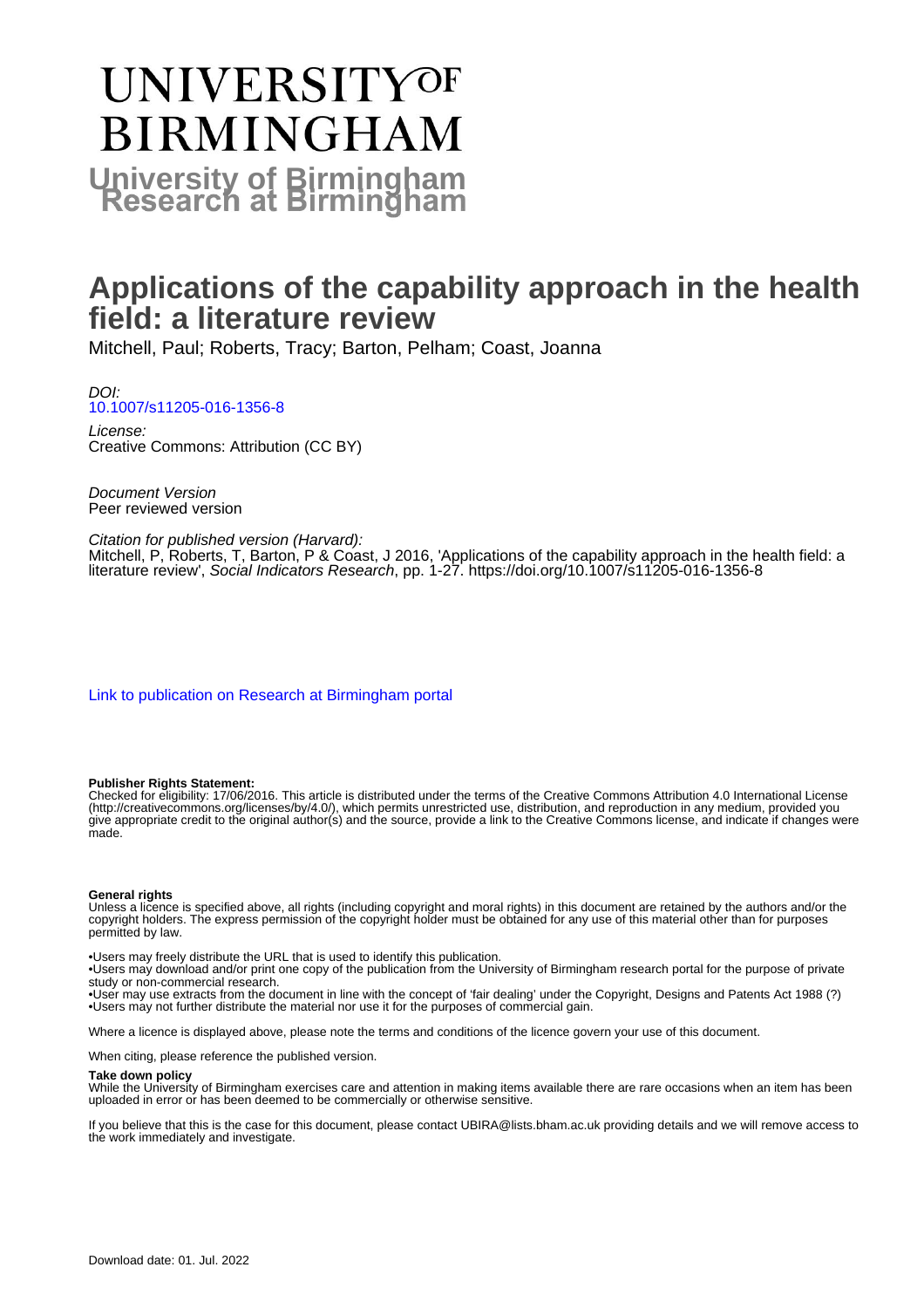# **Applications of the capability approach in the health field: a literature review**

Paul Mark Mitchell<sup>1-3</sup>

Tracy E. Roberts<sup>1</sup>

Pelham M. Barton<sup>1</sup>

Joanna  $\text{Coast}^3$ 

<sup>1</sup>Health Economics Unit, Institute of Applied Health Research, University of Birmingham, UK

<sup>2</sup>Department of Social Science, Health and Medicine, School of Social Science and Public Policy, King's College London, UK

<sup>3</sup>School of Social and Community Medicine, University of Bristol, UK

Corresponding author's current contact details: Paul Mark Mitchell [\(paul.mitchell@bristol.ac.uk\)](mailto:paul.mitchell@bristol.ac.uk) School of Social and Community Medicine, University of Bristol, Bristol, UK.

# **Abstract**

The primary aims of this review are to document capability applications in the health field and to explore the objectives and decision-rules of studies measuring capability more broadly. Relevant studies are identified using a literature search strategy known as "comprehensive pearl growing". All studies with a primary focus on health are assessed individually, whilst a summary narrative analysis of the full review examines the objectives of capability studies. Four distinct groups in the health field are identified in the review: 1. Physical activity and diet; 2. Patient empowerment; 3. Multidimensional poverty and 4. Assessments of health and social care interventions. Different approaches to applying mixed methods, selecting capability dimensions and weighting capabilities are found across studies. There is a noticeable non-reliance on health status as a sole indicator of capability in health. In terms of objectives of studies measuring capability, although there is a lack of consistency, an objective related to sufficiency of capabilities appeared most often in the studies found in this review. Even though one of the appeals of the capability perspective is its underspecified nature, this review highlights the challenge of finding a coherent alternative to more established approaches of evaluation.

**Keywords:** multidimensional poverty, physical activity, patient empowerment, ICECAP capability measures, health functioning

**Funding:** Financial support for this study was provided by a PhD studentship from the School of Health and Population Sciences at the University of Birmingham and a Wellcome Trust fellowship titled "Capabilities theory and global population-level bioethics" at King's College London. The funding agreement ensures the authors' independence in designing the study, interpreting the data, wording and publishing the article.

**Conflicts of interest:** PMM, TER and PMB declare they have no conflict of interest. JC led the development of the ICECAP-O and ICECAP-A capability measures.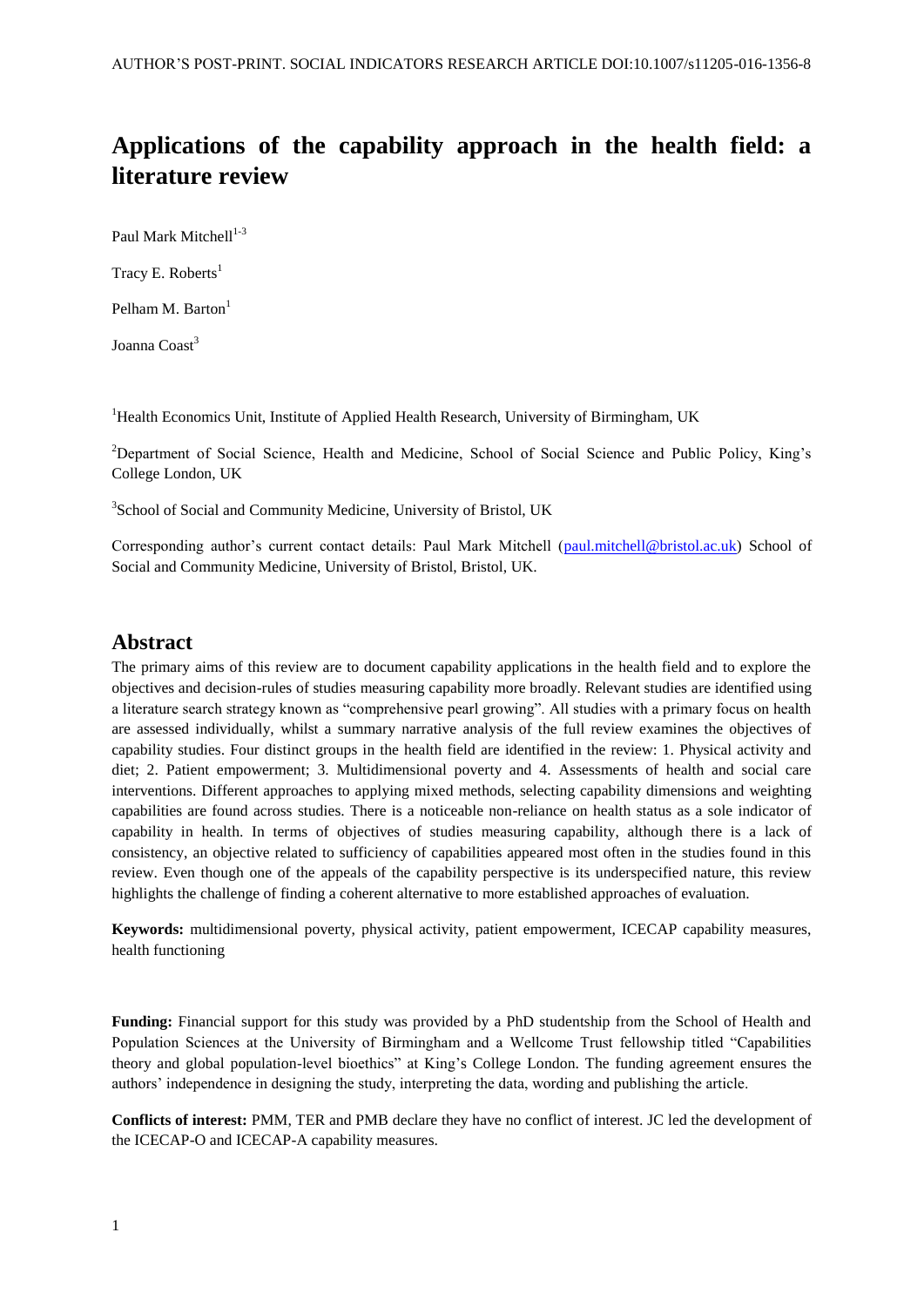#### **1 Introduction**

The capability approach is a broad normative framework that provides an alternative to welfare economic approaches to evaluating well-being, with a primary focus on individual's ability to achieve valuable functionings in life (Sen 1993). The capability approach has attracted interest from a wide variety of researchers, scholars and policymakers alike, with the Human Development and Capability Association consisting of 15 thematic groups in March 2016. A number of literature reviews on empirical applications *across* disciplines have been conducted, relating to the aspects of the capability approach that are the focus for analysis [\(Kuklys](#page-23-0)  [and Robeyns 2005\)](#page-23-0), the spread of capability applications across disciplines [\(Robeyns 2006\)](#page-24-0) and the types of statistical approaches taken when measuring capability [\(Chiappero-Martinetti and Roche 2009\)](#page-21-0). A number of researchers have also attempted to conceptualise the capability approach for health specifically [\(Law and](#page-23-1)  [Widdows 2008,](#page-23-1) [Ruger 2010,](#page-24-1) [Venkatapuram 2011,](#page-25-0) [Entwistle and Watt 2013\)](#page-22-0). The primary aims of this review are to document studies that apply the capability approach in the health field and to explore the objectives and decision-rules (i.e. criteria for deciding to accept or reject proposal) of studies measuring capability more broadly.

Health itself is notoriously difficult to define [\(Venkatapuram 2013\)](#page-25-1) and we do not attempt that task here, focusing more on how authors have conceptualised their own study. In terms of practical application of the capability approach within the health field, however, less is known about the breadth and scope of studies being undertaken. Three reviews have assessed the development of capability measures in health economics [\(Lorgelly](#page-23-2)  [et al. 2010,](#page-23-2) [Coast, Kinghorn, and Mitchell 2015,](#page-21-1) [Lorgelly 2015\)](#page-23-3). However, it is less clear what the current evidence base is on topics related to health in general. The first aim of this study is to document studies that apply the capability approach in the health field.

Less attention has also been paid to how capability measures are being used to inform policy making. Although there are widely documented indices informed by the capability approach (for example, the Human Development Index (HDI), the Multidimensional Poverty Index (MPI)), these are focused mainly on international comparisons; less is known about the purpose or objectives of capability applications across other fields of research. Given the underspecified nature of the capability approach [\(Gasper 2007\)](#page-22-1), it would be informative to know how capability objectives are interpreted for particular policy areas across different fields. The second aim of this paper is to establish the analytical objectives when applying measures of capability.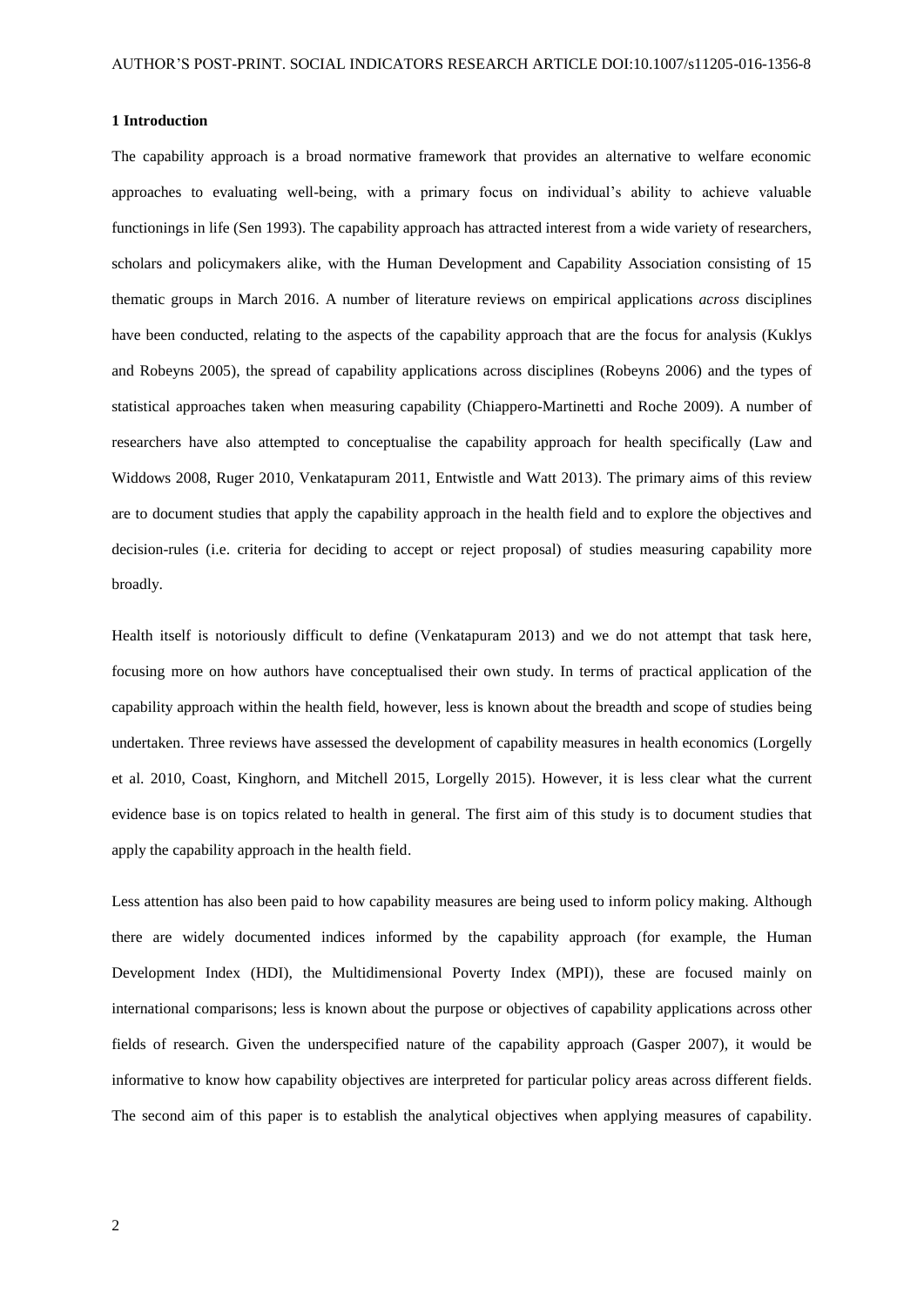Since little has been written on this specific topic within the health field, in achieving this second aim, the research draws on the literature across all fields.

These aims will be achieved through undertaking a literature review, applying a search strategy known as "comprehensive pearl growing" [\(Hartley et al. 1990\)](#page-22-2) to identify studies measuring capability with a primary focus on health. Then, a summary narrative analysis of studies included in the review across other fields will be used to detail how researchers, in general, are applying the capability approach to aid decision-making.

The remainder of the paper is structured as follows. The methods section details the comprehensive pearl growing search strategy employed to identify relevant studies. The method of identifying studies through key 'pearls' and inclusion and exclusion criteria used in the study are then explained. Data extraction and methods of analysis used are given before summary results of the literature search and grouping of papers by themes is presented. Given the primary focus of the review on the topic of health, the literature relating to health is then reviewed in much greater detail. Studies in the broad area of health are first grouped and described according to four key sub-themes. They are then compared in terms of the methodologies that they use, particularly in relation to how capabilities are selected and how weights are assigned to the selected capabilities. A summary narrative analysis of objectives and decision-rules across all other studies outside the health field is then presented. A discussion of the literature review findings concludes the paper.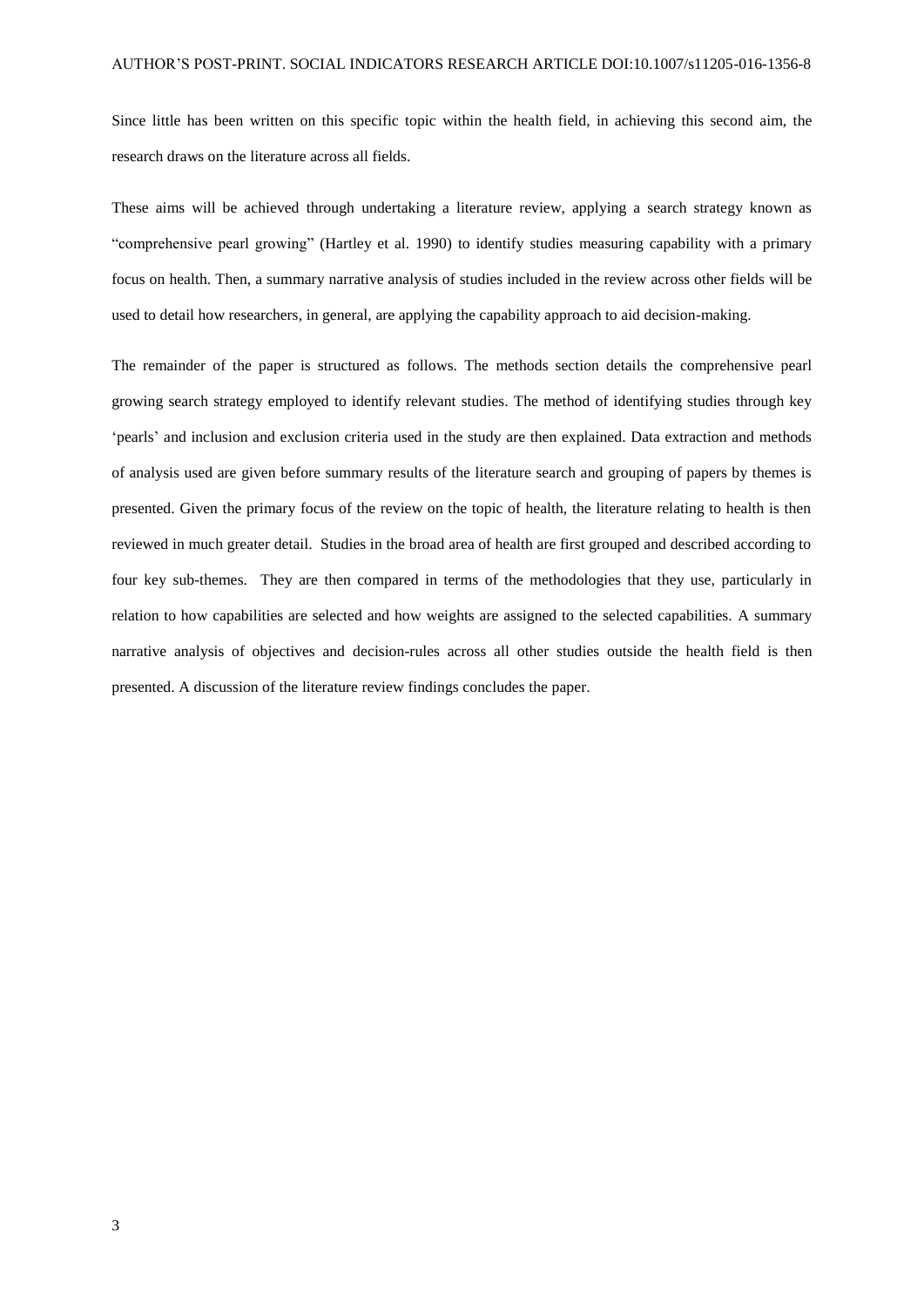# **2. Methods**

# 2.1 Literature Search Strategy

The search strategy employed in this review is known as "comprehensive pearl growing", a particularly useful search strategy for interdisciplinary topics [\(Schlosser et al. 2006\)](#page-24-2). The process of pearl growing commences with the identification of 'key pearls' (i.e. key studies), that can be identified from within the literature as being compatible with the aim of the review [\(Hartley et al. 1990\)](#page-22-2). Once the key pearls have been identified, these are used to generate the 'first wave of pearls', that is, papers that have cited the key pearls within their reference list. Essentially, this type of search uses forward citations emanating initially from 'key pearls' and then from subsequent waves of pearls.

The literature search was undertaken through the Institute of Scientific Information (ISI) Web of Knowledge citation search online facility. The ISI Web of Knowledge covers a number of databases including Web of Science (sciences, social sciences, arts and humanities) and MEDLINE (biomedicine and health sciences), which made it an appropriate database for searching capability literature across a wide variety of disciplines.

Papers published between 1 January 2006 and 1 December 2012 were included in the initial search, with the review updated to include studies on ISI until 1 November 2014. The review aimed to focus on the most recent advances in the operationalisation of the capability approach, given that earlier studies were already likely to have been captured through previous capability empirical reviews [\(Kuklys and Robeyns 2005,](#page-23-0) [Robeyns 2006,](#page-24-0) [Chiappero-Martinetti and Roche 2009\)](#page-21-0).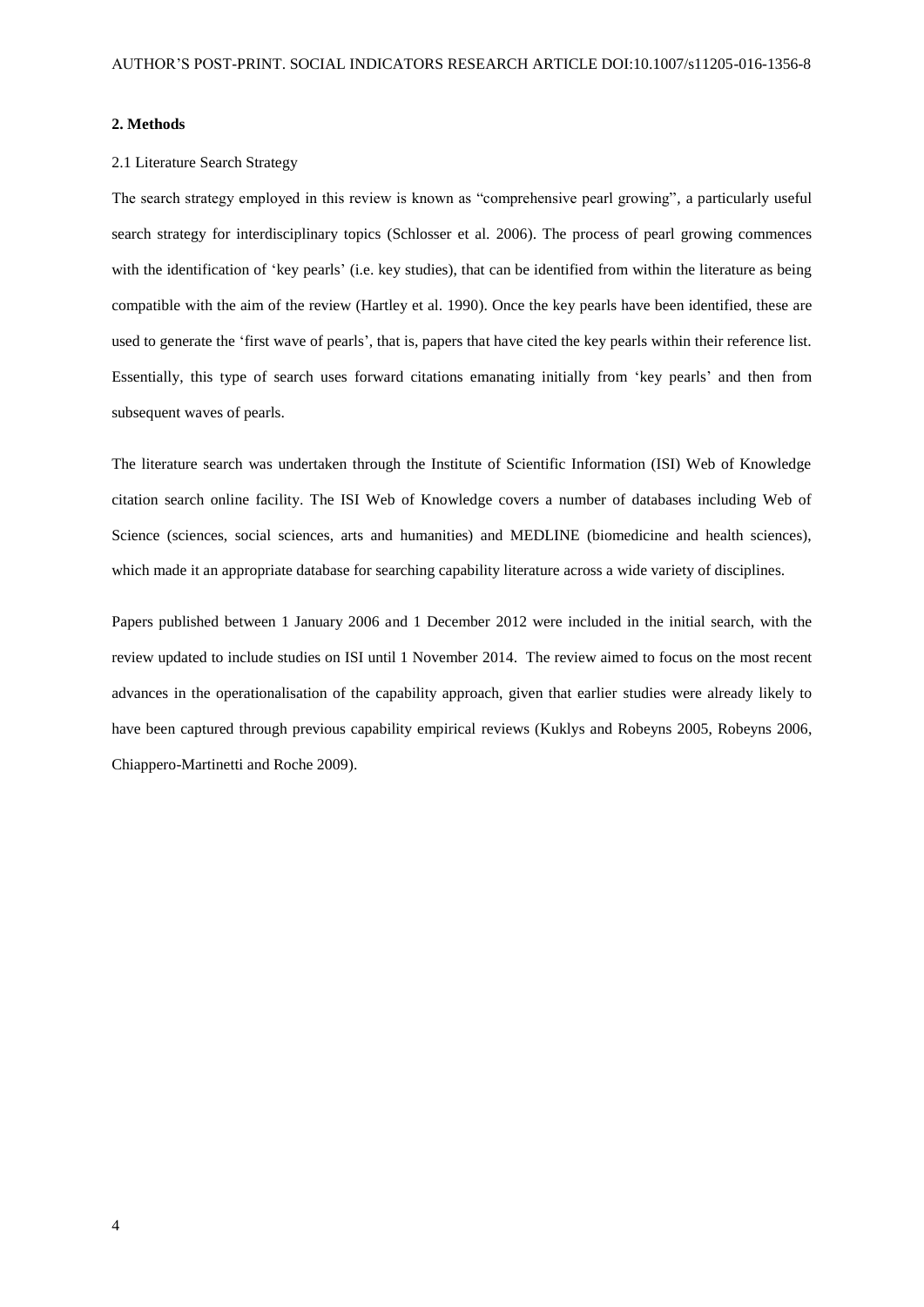# 2.2 Selection of Key Pearls

To identify the key pearls, research included in three previous reviews was considered [\(Kuklys and Robeyns](#page-23-0)  [2005,](#page-23-0) [Robeyns 2006,](#page-24-0) [Chiappero-Martinetti and Roche 2009\)](#page-21-0). The broadest disciplinary focus from the previous reviews was the study by Robeyns (2006) who identified nine areas where the capability approach has been applied [\(Robeyns 2006\)](#page-24-0). Two groups (critiquing social norms and non-normative research) were excluded as the studies were not relevant for the focus of this review. From each of Robeyns' remaining seven groups, at least one study per group was chosen as an initial key pearl. Nine 'key pearls' from Robeyns' (2006) review were included and the Robeyns review (2006) itself was the tenth key pearl. Overall ten key pearls were included [\(Chiappero-Martinetti 2000,](#page-21-2) [Alkire 2002,](#page-21-3) [Fukuda-Parr 2003,](#page-22-3) [Robeyns 2003,](#page-24-3) [Ruggeri Laderchi, Saith, and](#page-24-4)  [Stewart 2003,](#page-24-4) [Kuklys 2005,](#page-22-4) [Lewis and Giullari 2005,](#page-23-4) [Zaidi and Burchardt 2005,](#page-25-2) [Anand and van Hees 2006,](#page-21-4) [Robeyns 2006\)](#page-24-0).

# 2.3 Inclusion criteria and Paper Categorisation

To be included, studies required to be published papers in English and needed to address at least one of the two review objectives:

- 1. the aggregation of capability at an individual level (i.e. domains of capability included) and/or across populations (i.e. how capability between individuals are compared), and/or
- 2. an objective or decision-rule as to how such outcomes could be then used to aid decision-making

Based on the above criteria, titles and abstracts for the studies were sorted through keyword searching. Keyword searching through title and abstract was structured as follows:

Capability OR Capabilities OR Functioning(s) OR Agency [Capability keyword]

# AND

Measure OR Outcome OR Empirical OR Index OR Operationalisation [Measurement keyword]

Studies excluded are non-English publications, books and book chapters, conference abstracts and presentations. Additionally, studies conducting validity of capability measures in certain patient groups were excluded as they were beyond the scope of this review.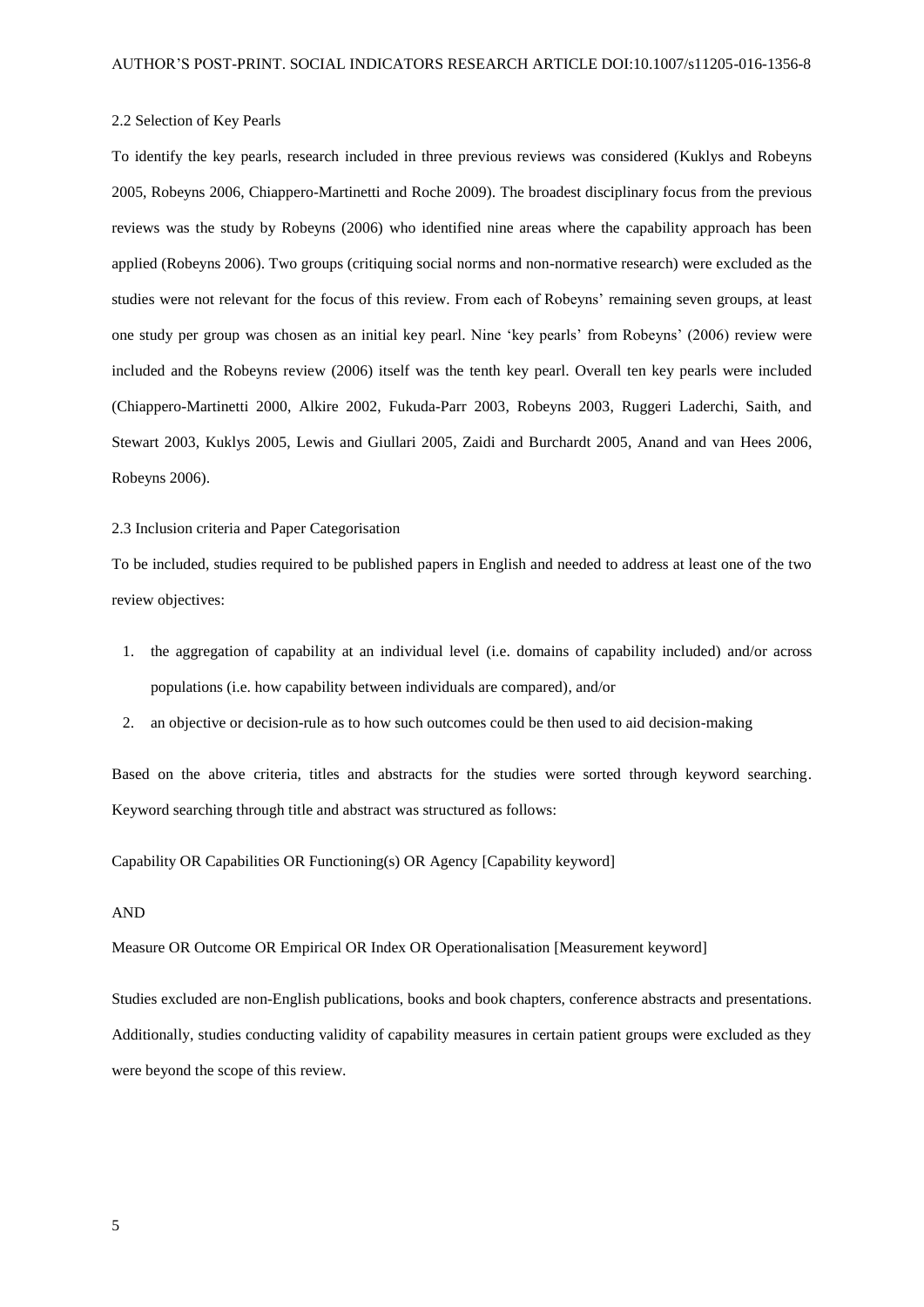This review followed a two stage process of study categorisation. This follows from previous reviews that have used this categorisation process to identify the studies of most relevance to the research question at hand [\(Roberts et al. 2002\)](#page-24-5).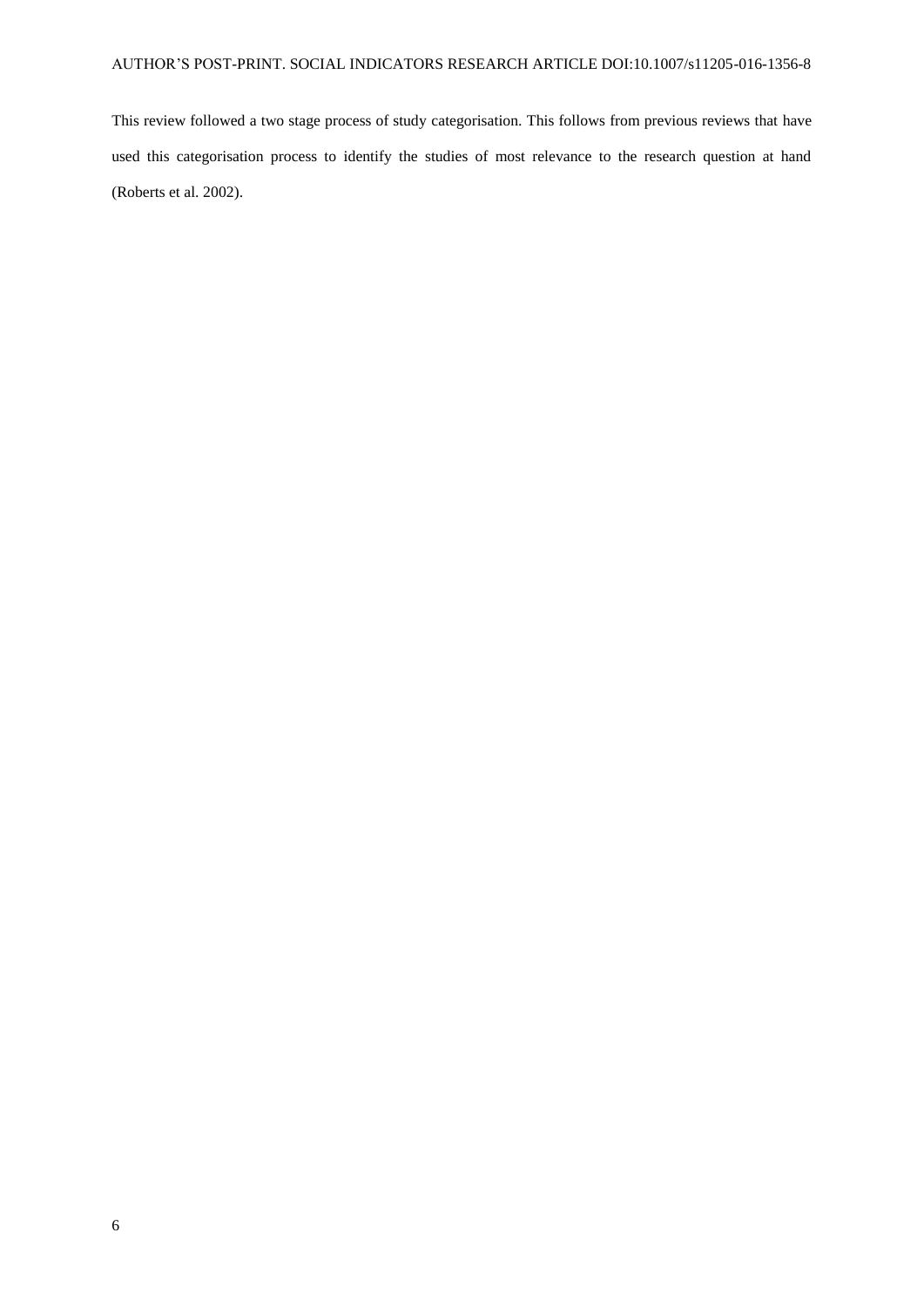## 2.3.1 Stage I – Initial Categorisation of studies

The studies identified using the previously outlined search strategy were then sorted into three categories based on the title and abstract.

Category A: studies that mentioned at least one capability keyword AND at least one measurement keyword.

Category B: studies that could be potentially relevant to the review, but required more information than the title and abstract alone. If the study contained at least one capability keyword but no measurement keyword, the study was examined for a results section including tables and figures, which could potentially indicate an attempt to measure capability outcomes. If a measurement keyword was found in the title and abstract but no capability keyword, the reference list for the study was searched for citations of key capability writings by either Amartya Sen [\(Sen 1985,](#page-24-6) [1992,](#page-24-7) [1993,](#page-24-8) [2000,](#page-24-9) [2009\)](#page-24-10) or Martha Nussbaum [\(Nussbaum 2000,](#page-24-11) [2011\)](#page-24-12), as a means of eliciting whether the study was concerned with capability.

Category C: studies that were excluded from the review. The studies either did not include any of the capability or measurement keywords or did not meet the criteria for Category B.

Studies identified from the first wave that were categorised as Category A or B were then employed to carry out a further wave search. Studies that had cited these new pearls were then categorised in the same manner as in the first wave. This process of wave searching continued until no new relevant studies were found. An illustration of the pearl growing method is presented in Fig. 1.

\*\*\*INSERT FIG. 1 AROUND HERE\*\*\*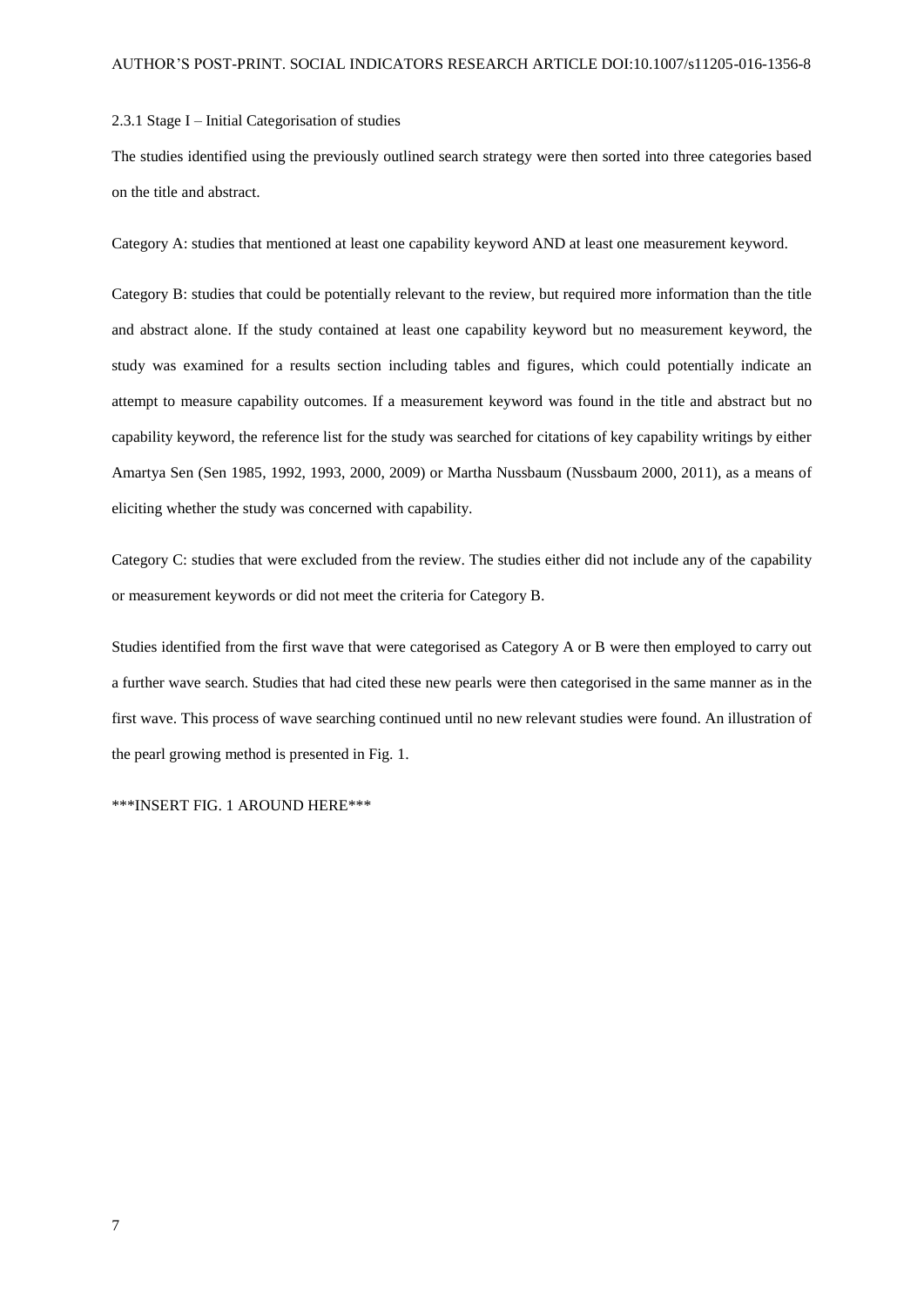#### 2.3.2 Stage II – Further Classification of studies

Following the completion of the pearl search, studies categorised as either A or B were further classified after being read in full. Four classifications were used to identify the final papers for inclusion.

- 1. Study developed and/or applied capability related outcome and discusses decision rule
- 2. Study developed and/or applied capability related outcome but does *not* discuss decision rule
- 3. Study discusses decision rule but does *not* develop nor apply capability related outcome
- 4. Study does not develop nor apply capability related outcome nor discuss decision rule

Papers within the first three classifications were included in the analysis. Papers within the fourth classification were excluded from further analysis.

The review update used all studies classified within the first three categories during the initial search as the starting 'key pearls' for the update.

#### 2.4 Data extraction

Data were extracted from all included studies using a standardised data extraction form. This follows protocol for data extraction from systematic reviews in health [\(CRD 2009\)](#page-22-5). Information extracted from studies include name of author(s); title of study; year of publication; dimensions within capability related measure; thematic group study most associated with; context capability measure developed for; country study conducted; study country specific or multinational; whether comparisons are made between different population groups; objective of study; and what decision criteria/rules discussed (see Appendix 1). The initial extraction and thematic grouping was undertaken by the first author and co-authors checked that the grouping of studies by theme most accurately reflected the primary focus of each individual study.

#### 2.5 Analysis

Robeyns' (2006) seven application groups (i. General assessment of human development; ii. Assessing small scale development projects; iii. Identifying the poor in developing countries; iv. Poverty and well-being assessment in advanced economics; v. Deprivation of disabled people; vi. assessing gender inequalities; vii. Debating policies) that identified key pearls for this review are used as a starting point for grouping and analysing all the studies included following the pearl search; where studies fell outside these groups, additional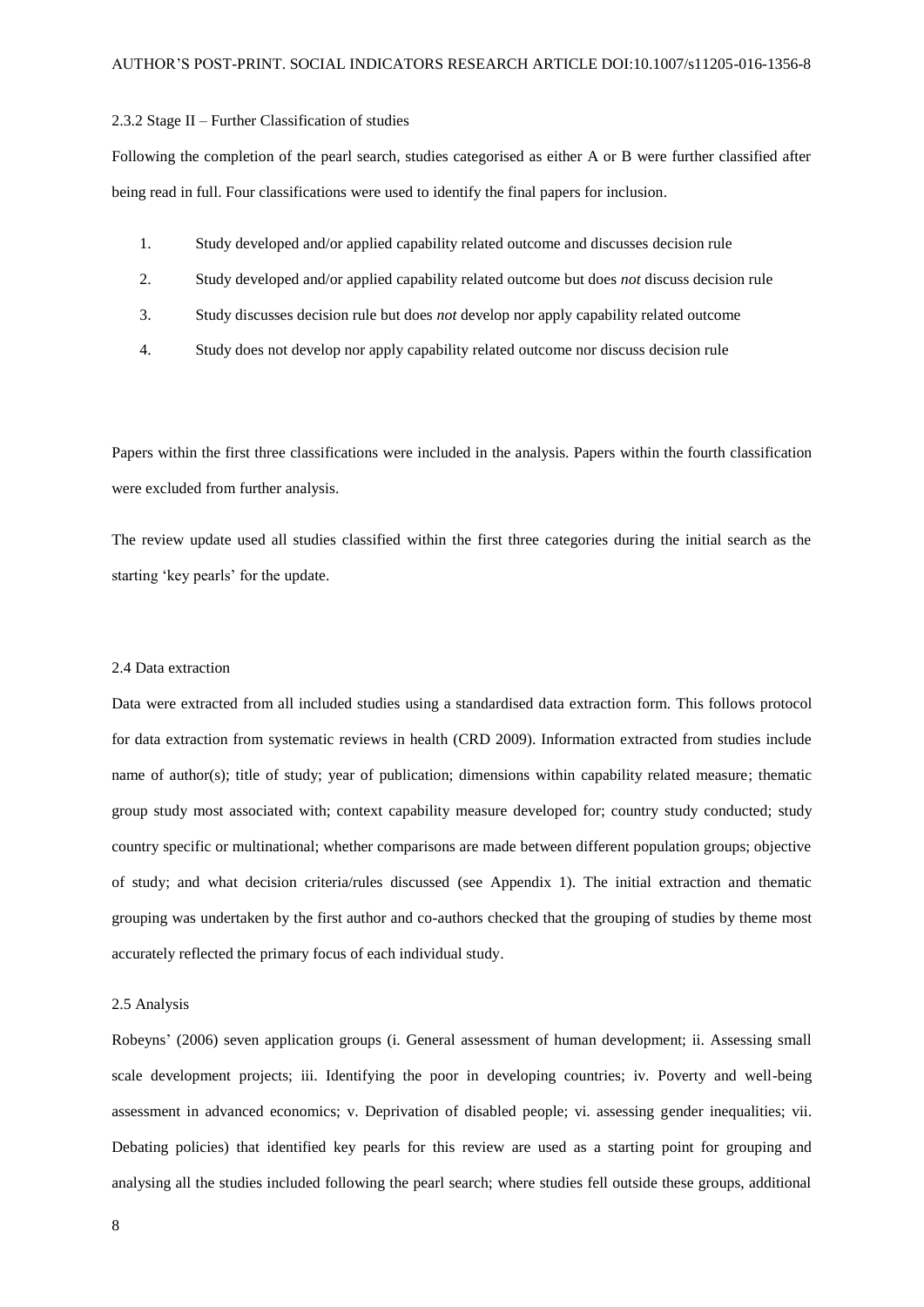groups for new themes were generated when necessary. Those grouped in a health thematic group are of primary interest in this review and we detail each study found, as well as comparing and contrasting the studies found in this group. To explore objective and decision-rules across fields outside of health, a narrative summary of the studies found in the remainder of the review is presented to give an overview of approaches across thematic groups.

# **3 Results**

## 3.1 Summary of Pearl Search

The summary of the literature search is provided in Fig. 2. Out of 783 studies identified in the seven waves of literature searches, 113 studies are included in the review (see Appendix 2).

\*\*\*INSERT FIG. 2 AROUND HERE\*\*\*

# 3.2 Summary data for studies included

Fig. 3 shows the spread of studies across seven capability thematic groups identified by Robeyns (2006) (i.e. group i.-group vii.) and three new themes that emerged from this review (i.e. group viii.-group x.). Group iv. (assessing poverty and well-being assessment in advanced economies) has the highest proportion of studies identified out of the 10 groups with 26 studies. The three new groups, education (group viii), technology (group ix.) and health (group x.), account for 37 of the 113 studies identified, showing a growing interest in capability applications in these three groups in particular. Indeed, the health group produced the second largest number of studies, with 19 papers focused primarily in the health field.

\*\*\*INSERT FIG. 3 AROUND HERE\*\*\*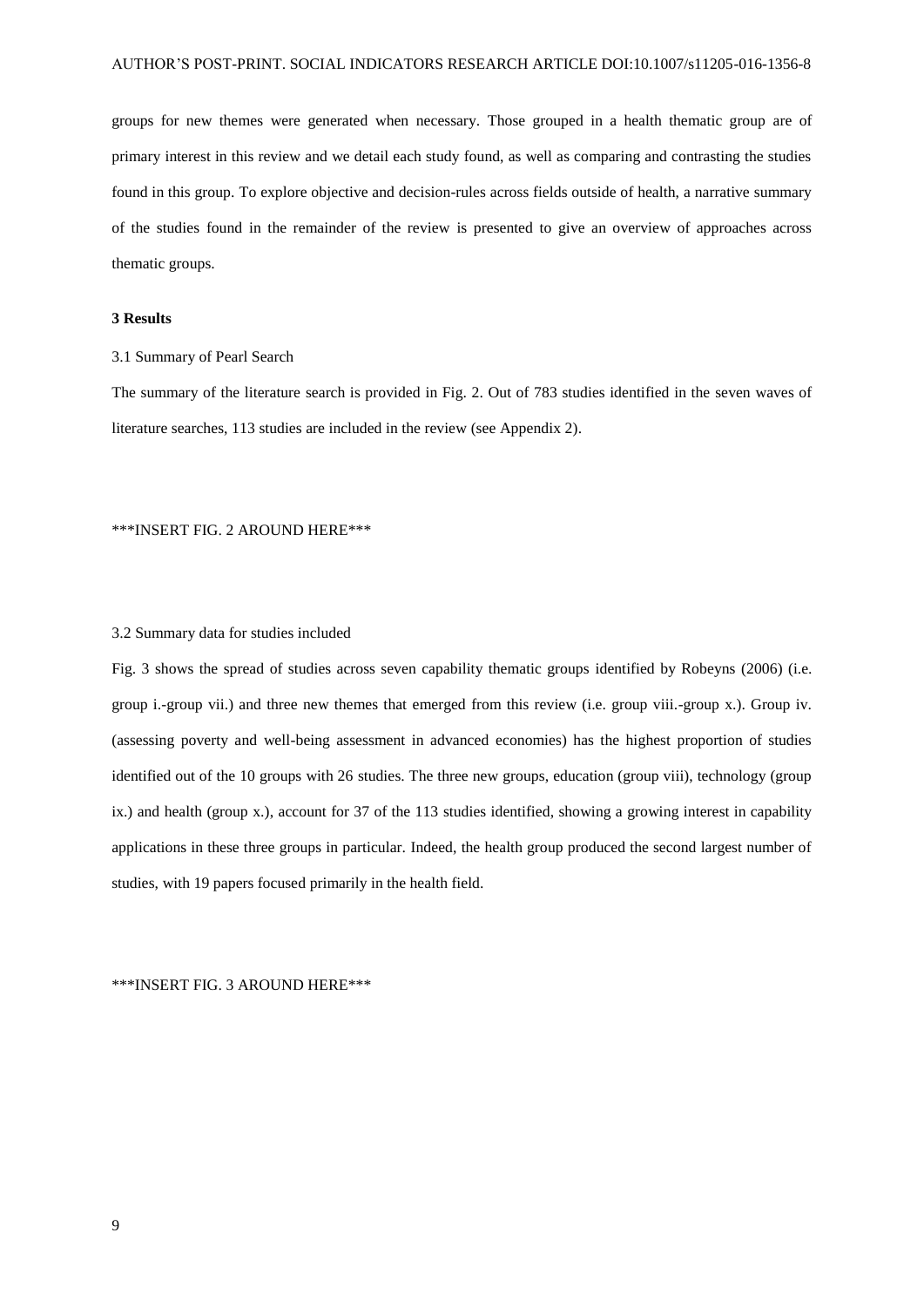#### 3.3 Thematic Group x. Health

The health thematic group consisted of nineteen studies in total and are first detailed in four sections, before a comparison of studies is presented.

#### 3.3.1 Physical Activity

Four studies from the United States looked into how the capability approach could be applied in assessing people's capability to engage in physical activity with the aim of improving their health. Lewis (2012a & 2012b) undertook two studies looking into how the built environment in communities can be a leading instigator into the capability of individuals to participate in physical activity, exploring what questionnaires would be appropriate to capture this capability [\(Lewis 2012a,](#page-23-5) [b\)](#page-23-6). Ferrer also led two studies, tackling problems associated with lack of physical activity in different ways. The first, Ferrer and Carrasco (2010), developed a list of capabilities to assess patient's ability to manage their own health behaviours through an 18 item list on diet and physical activity [\(Ferrer and Carrasco 2010\)](#page-22-6). The second and more recent, Ferrer and colleagues developed an instrument on healthy diet and physical activity using a more rigorous mixed methods approach [\(Ferrer et al.](#page-22-7)  [2014\)](#page-22-7). Qualitative focus groups were conducted with members from the Latino community, who had obesity and diabetes, to ascertain the constraints on opportunities to pursue healthy behaviour. From the focus groups, eight scales measuring capability approach constructs were produced: two subscales for resources and six subscales on conversion factors. The authors emphasise that their results show the need to focus on practical opportunities for healthy behaviour that will help bridge goals of intention with achievement of a healthy lifestyle [\(Ferrer et al. 2014\)](#page-22-7).

#### 3.3.2 Empowerment in health

Three studies identified were concerned with patient empowerment. Two studies identified in the review worked on measuring women's empowerment in developing countries when it came to decision-making relating to their health. Mabsout (2011) developed a health functioning model for Ethiopian women, with the aim to reduce shortfalls in health through measuring education, earnings share, control over earnings and decision-making [\(Mabsout 2011\)](#page-23-7). Nikiema and colleagues (2012) pursued a similar theme by assessing women's perceived ability to access healthcare in Burkina Faso by knowing where to go to seek care, getting permission to go, getting money for treatment, distance to health facility, having to take transportation, not wanting to go alone and concern that there may not be a female healthcare provider available [\(Nikiema, Haddad, and Potvin 2012\)](#page-24-13).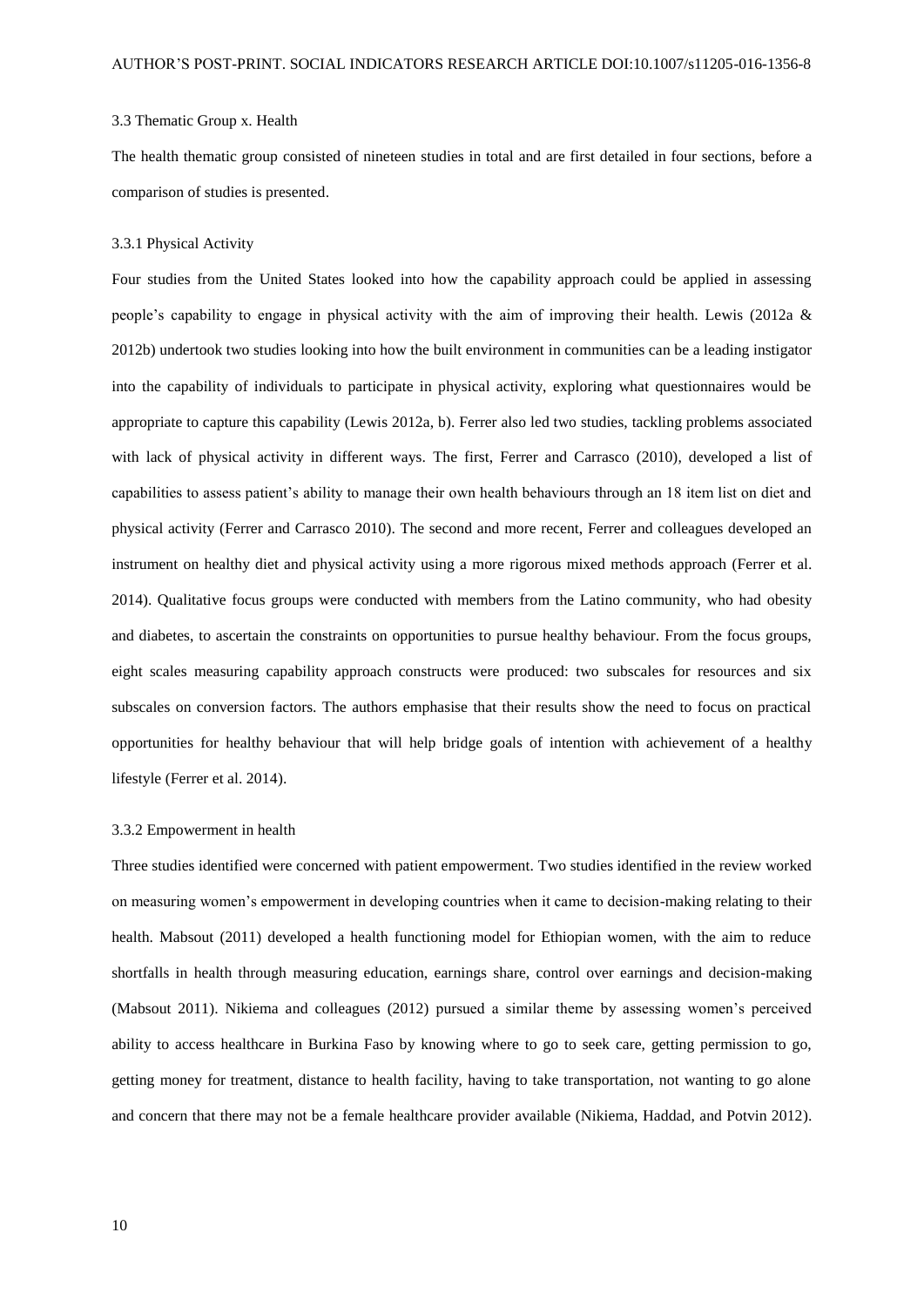The third discussed the trade-offs associated with patient empowerment versus the maximisation of a patient's health status [\(McAllister et al. 2012\)](#page-23-8).

#### 3.3.3 Multidimensional poverty in health groups

Three studies were concerned with assessing multidimensional poverty in a health setting. Callandar and colleagues developed what they termed as a Freedom Poverty Measure, assessing poverty in terms of three dimensions: income, education and health [\(Callander, Schofield, and Shrestha 2013a,](#page-21-5) [Callander, Schofield, and](#page-21-6)  [Shrestha 2013b\)](#page-21-6). Although similar in make-up to the HDI, Callander and colleagues placed additional weight on income due to its perceived importance in assessing poverty in Australia. Using a national representative survey from the Australian Bureau of Statistics in 2003, of those classified as multidimensionally poor, three out of four had a chronic health condition [\(Callander, Schofield, and Shrestha 2013a\)](#page-21-5). Having a chronic condition meant individuals were three times more likely to be multidimensionally poor, raising to seven times as likely if the chronic health condition was depression/mood affecting disorder [\(Callander, Schofield, and Shrestha 2013a\)](#page-21-5). Callander and colleagues also used the same dataset and applied their freedom poverty measure to assess freedom poverty in people with cardiovascular disease [\(Callander, Schofield, and Shrestha 2013b\)](#page-21-6).

Mitra and colleagues (2013) used a mixed methods approach to develop a multidimensional poverty measure to assess the situation of persons with psychiatric disorders in the United States [\(Mitra et al. 2013\)](#page-23-9). First, Mitra and colleagues developed a theoretical capability list before focusing on seven empirical capabilities that could be measured through the Medical Expenditure Panel Survey. These empirical capabilities were then the subject of two focus groups who were asked to rank the importance of each capability. Rankings based on a lived experience group of psychiatric disorders and a providers/research group were used to weight capabilities separately, and apply two different methods of weighting the capabilities based on their ranking [\(Mitra et al.](#page-23-9)  [2013\)](#page-23-9). Results showed that the measure of multidimensional poverty was sensitive to the selection of different ranking and weighting structures. Mitra et al. (2013) concluded that further development of multidimensional measures should proceed using larger scale qualitative methods or combined methods (i.e. qualitative and quantitative) when ranking and weighting the capabilities [\(Mitra et al. 2013\)](#page-23-9).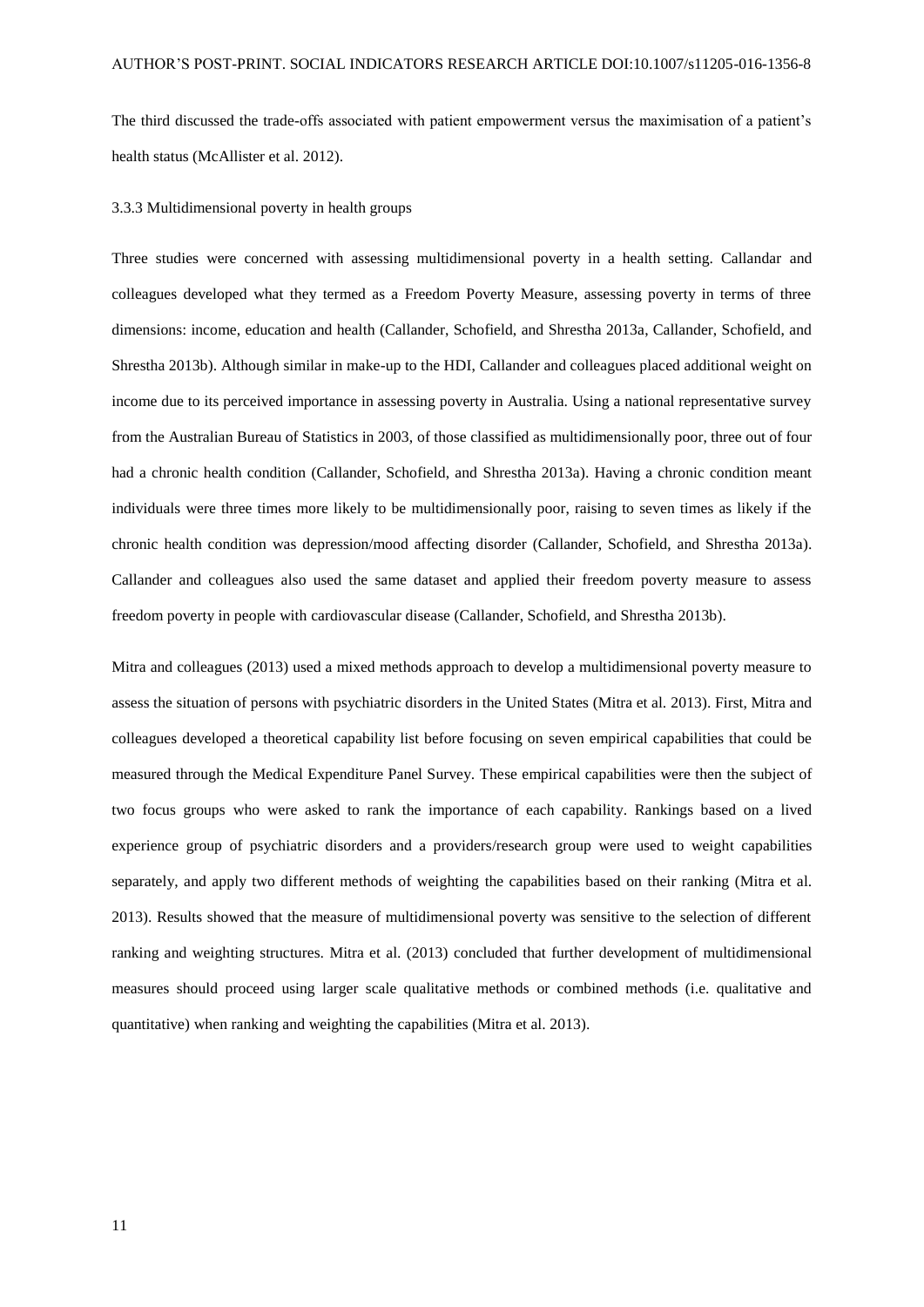#### 3.3.4 Assessments of health and social care interventions

Nine studies developed and/or applied capability measures for assessing health and care interventions for different population groups. Of these nine, six studies were concerned with the development of the ICEpop CAPability measure for Older people (ICECAP-O). Using qualitative interviews with older adults in the United Kingdom, it was found that the capability to achieve important functionings was of primary interest to this population [\(Grewal et al. 2006\)](#page-22-8). Subsequently, thematic analysis was undertaken on the qualitative interviews to develop a short self-complete questionnaire (ICECAP-O) capturing the most important capabilities for this age group [\(Coast et al. 2008\)](#page-21-7). Five capabilities were found to be of primary importance: attachment, role, enjoyment, security and control [\(Coast et al. 2008\)](#page-21-7). The five capabilities were then assigned weights to create an index, based on a random utility methodology known as best-worst scaling [\(Coast et al. 2008\)](#page-21-7). The ICECAP-O has now been used to assess capability in a number of different country and health settings, such as in fall patients in Canada [\(Davis et al. 2013\)](#page-22-9), arthritis patients in the UK [\(Mitchell et al. 2013\)](#page-23-10), older carers in Australia [\(Ratcliffe et al. 2013\)](#page-24-14) and the general population for public health research in Australia [\(Couzner et al. 2013\)](#page-21-8). A similar, although distinct, measure for the general adult population is the ICECAP-A, which has been developed using the same methodology. It also has five attributes of capability, although in the general adult population the most important attributes are stability, attachment, achievement, autonomy and enjoyment [\(Al-Janabi, Flynn,](#page-21-9)  [and Coast 2012\)](#page-21-9).

Another capability measure aimed primarily at older adults is the adult social care outcomes toolkit (ASCOT) [\(Netten et al. 2012\)](#page-24-15). Also using qualitative methods to develop attributes, Netten and colleagues found nine areas to include when assessing social care interventions: food and drink, personal care, safety, social participation and involvement, control over daily living, accommodation, cleanliness and comfort, occupation and dignity [\(Netten et al. 2012\)](#page-24-15). Although the ASCOT was originally developed without theoretical justification from the capability approach, the most recent ASCOT has an emphasis on the newly developed highest level of each attribute on the wants and likes of social care users to reflect a broader aspect of the questionnaire on capability. The lower three levels on the ASCOT reflect levels of basic functioning [\(Netten et al. 2012\)](#page-24-15). Using preference weighting to develop a measure of social care related quality of life, Netten and colleagues developed a measure that can be used to produce a social care quality adjusted life year (QALY), allowing comparisons with the health QALY to judge resource allocation across health and social care interventions (Netten et al. 2012). QALYs are used by health guidance bodies, such as the National Institute for Health and Care Excellence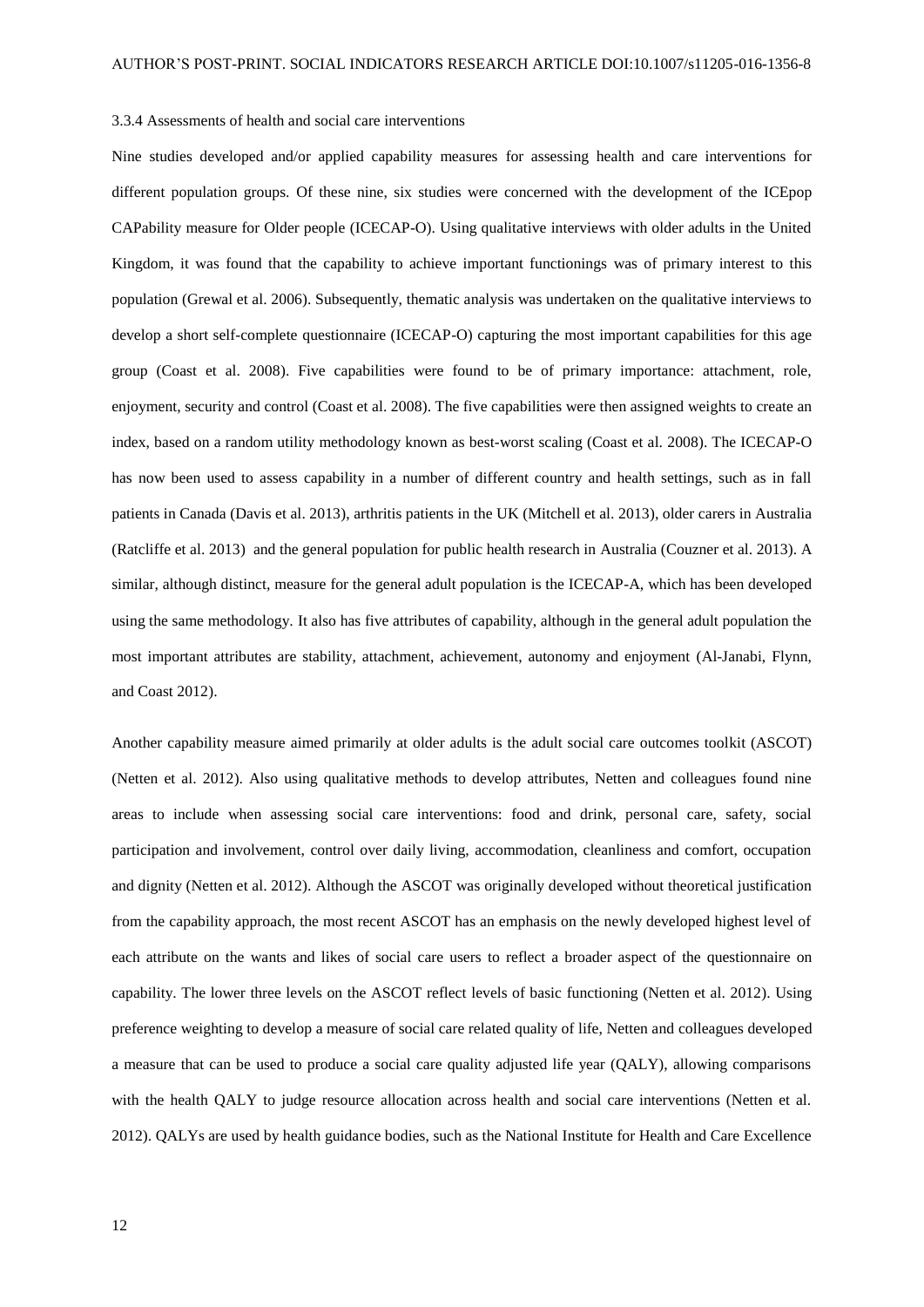(NICE) in England, to assess the cost-effectiveness of interventions based on their contribution to morbidity and mortality improvements (NICE, 2014).

A final study developed a capability questionnaire for assessing the capability of mental health patients [\(Simon](#page-24-16)  [et al. 2013\)](#page-24-16). Rooted in Nussbaum's list of 10 essential human capabilities [\(Nussbaum 2000\)](#page-24-11), the Oxford Capability Mental Health (OxCap-MH) measure consists of 18 items that has been developed from previous attempts to formulate Nussbaum's list into a questionnaire format [\(Simon et al. 2013\)](#page-24-16). Simon and colleagues (2013) tested their capability instrument within the Oxford Community Treatment Evaluation Trial and developed a capability index. In terms of valuing capability items, each item is weighted equally [\(Simon et al.](#page-24-16)  [2013\)](#page-24-16).

# 3.4 Comparison of Studies in the Health Group

There are a variety of ways the capability approach is being adopted in health and the individuals who are targeted by researchers measuring capabilities vary across studies. A mixed methods approach appears popular across a large number of the studies. However, there are key distinctions as to when qualitative and quantitative methods are applied. For Mitra and colleagues (2013), key aspects of capability for their population of interest are first identified through their research team, before asking focus groups the importance of the capability indicators they present. Simon and colleagues (2013) adopt a similar approach using Nussbaum's list of 10 essential capabilities as their basis of capability indicators to include before testing their questionnaire in a mental health population. Alternatively, other studies have first asked their population of interest what aspects of life are important to them: obese or diabetic (Ferrer et al. 2014), people 65 years and older (Grewal et al. 2006), and social care users (Netten et al. 2012). For people 65 years and older, this led to a capability questionnaire being developed through thematic analysis by the research team (Coast et al. 2008). Ferrer and colleagues (2014) adopted a quantitative approach to finalising their questionnaire, using principal component analysis to generate a measure capturing resources and conversion factors to engage in a healthy diet and physical activity (Ferrer et al. 2014). For social care users, a previous version of a social care questionnaire was modified to reflect what was found in qualitative interviews and to attempt to capture capability (Netten et al. 2012).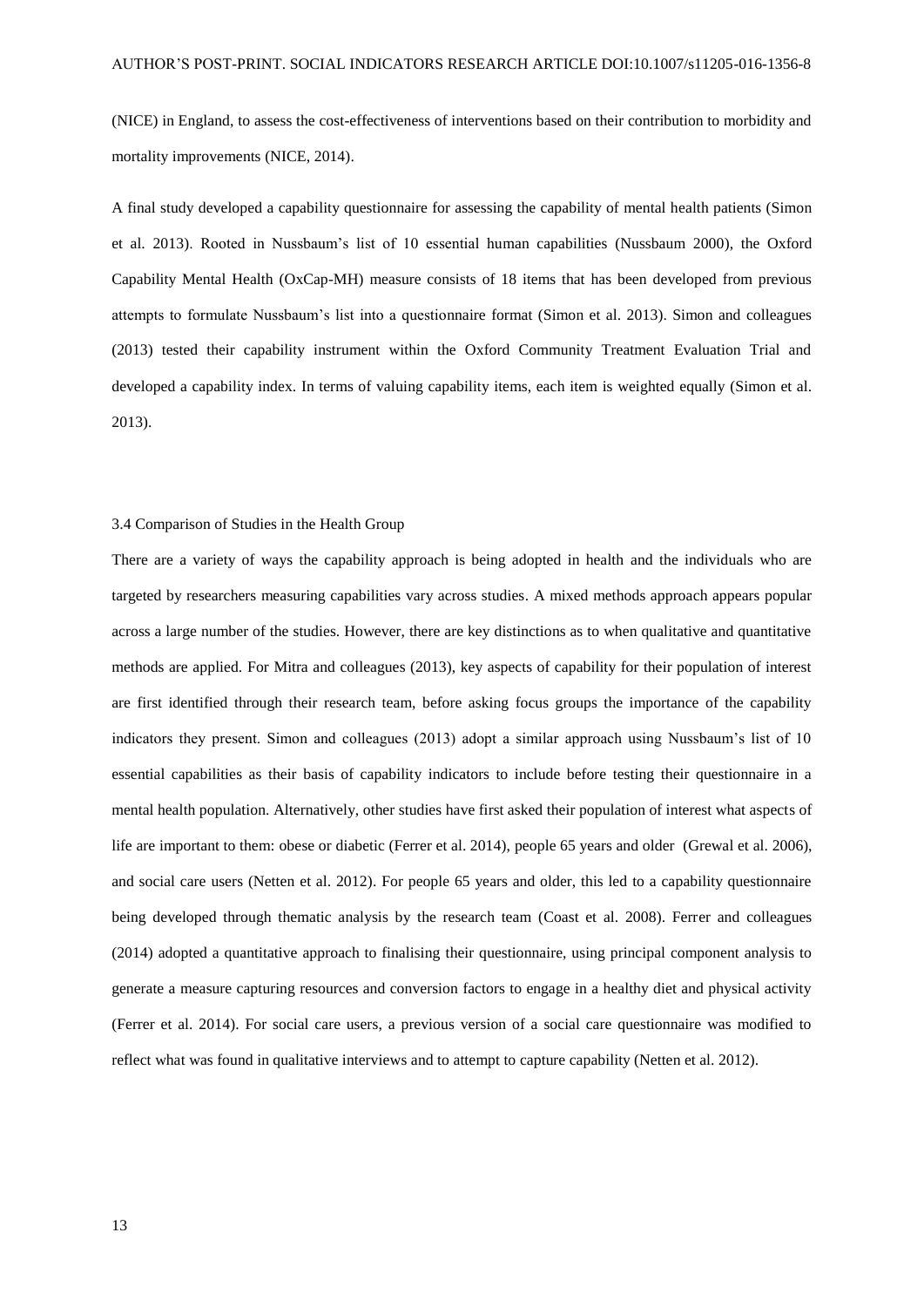A number of different weights across dimensions were applied. Simon and colleagues (2013) followed Nussbaum's stance on the importance of achieving all capabilities in their list, so equal weight was attached to the 10 dimensions, although this approach indirectly gives double weight to dimensions that have two questions per dimension compared to one question per dimension. Callander and colleagues (2013a & 2013b) give additional weight to income in their freedom poverty measure of education, health and income; an unusual approach in capability literature where focus has shifted on moving away from income in a multidimensional poverty space (Alkire and Foster 2011). To be classified in freedom poverty, meaning multidimensionally poor, individuals needed low income (below 50% of median income poverty line) *and either* poor overall health status (lower than average SF-6D utility score for their age group) *or* have insufficient education (less than 12 years aged 25-64 or less than 10 years aged 65 and above) (Callander et al. 2013a). Mitra and colleagues (2013) use quantitative weighting formulas based on the ranking of importance of dimensions found in their focus groups. Netten and colleagues (2012) weight their social care instrument using a mixture of time trade-off and bestworst scaling methodology. These methods, in particular time trade-off are most prominently used to weight health states in QALYs for health economic evaluations. Coast et al. (2008) have argued against the use of the preference-based time trade-off methodology when weighting capabilities. Instead, Coast et al. (2008) base capability weighting on best-worst scaling only, arguing this approach involves population value judgements as opposed to people's preferences.

What is noticeable in all studies is the lack of reliance on health status as the sole measure of capability, suggesting a shift in the evaluative space from functionings to capability in the studies found in this review. For example, Nikiema and Mabsout (2011) and Nikiema et al. (2012) find that focusing on women's ability to make decisions with regard to health seeking behaviour takes prominence. McAllister et al. (2012) discusses how there could be a tradeoff between maximising health in favour of patient empowerment, although they do not detail how this may work in practice.

Across the 19 studies in the health group, there does not appear to be a sole objective reflective of the capability approach. Netten and colleagues (2012) take the traditional health economics route of implementing a measure using preference weights to develop a social care QALY to aid social care decision-making in terms of costeffectiveness, with the aim of maximising QALY gains. However, such an approach is outright rejected by Simon and colleagues, who argue that incorporating preferences similar to the QALY approach goes against the underlying rationale of the capability approach [\(Simon et al. 2013\)](#page-24-16).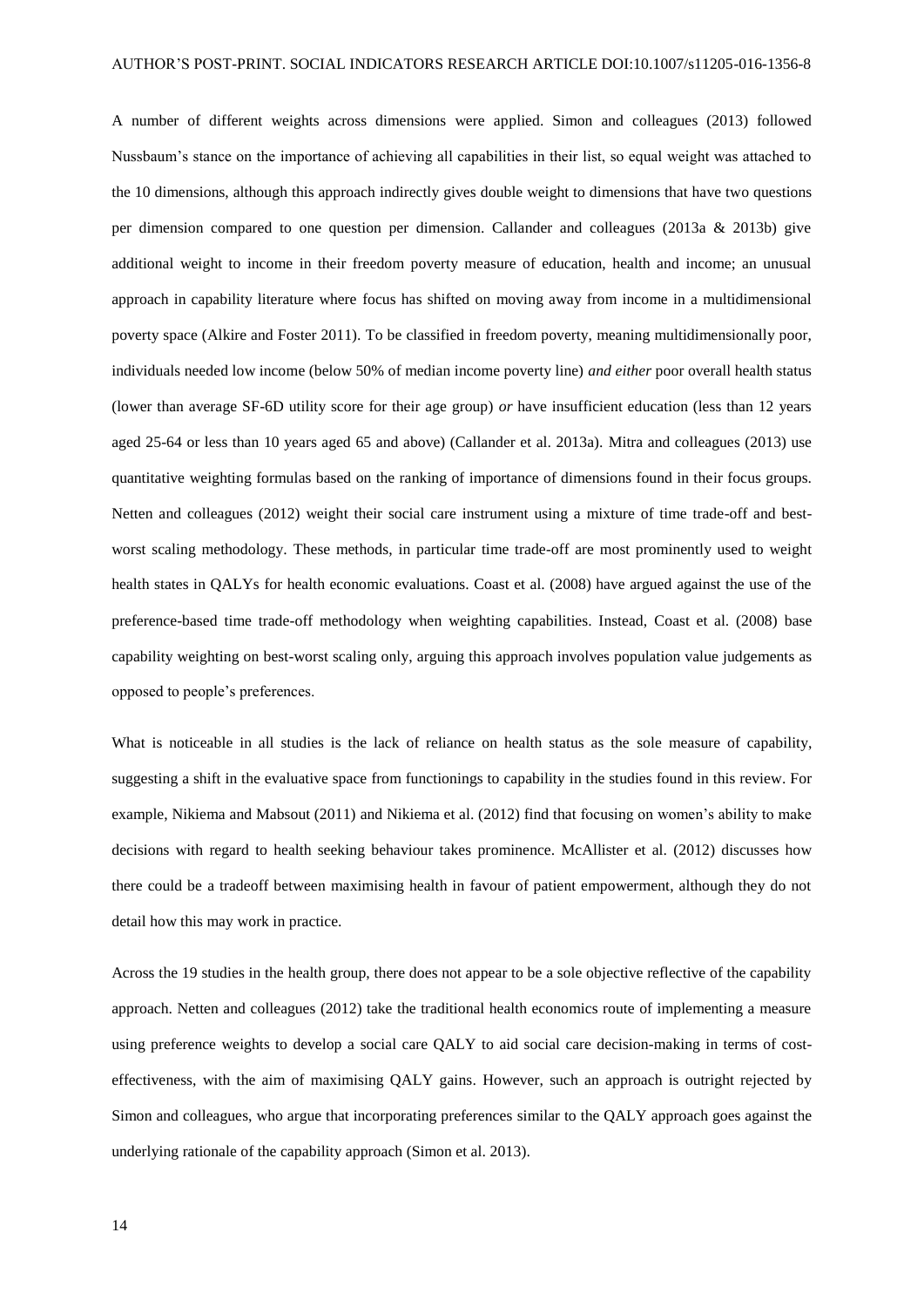#### 3.5 Capability Objectives and Decision-Rules

This section provides a narrative summary of the objectives and decision-rules from the studies identified in this review not classed in the health group (see Appendix 2).

Although the capability approach was developed as an alternative to the traditional utilitarian approach in welfare economic assessment, there are some studies identified in this review who argue that capabilities can fall within a similar maximisation framework. One example of this is Renouard (2011), whose study suggests that corporate social responsibility within private enterprise should account for what they term as "relational capability". By drawing upon research within anthropology and Sen and Nussbaum's research, Renouard (2011) proposes to look beyond utility maximisation of company stakeholders but rather achieve the:

"maximisation of the relational capability of people impacted by the activities of companies" [\(Renouard 2011\)](#page-24-17)

This concept of maximising an absolute level of capabilities is not limited to the above example, with Biggeri and Ferrannini suggesting an objective of "maximising freedoms" in development analysis [\(Biggeri and](#page-21-10)  [Ferrannini 2014\)](#page-21-10). Tikly and Barrett (2011) also state that the capability approach of "maximising choice" is a more appropriate assessment of welfare than the standard rational choice theory of economics within education of low income countries:

"Here the assumption is that individuals act on the basis of the maximisation of their own utility and that efficiency within the public welfare system is best served through maximising 'choice'" [\(Tikly and](#page-25-3)  [Barrett 2011\)](#page-25-3)

However, the objective of maximising capabilities in some form or another as an absolute aim is not a reflection of the majority of work related to the papers found in this review. As an example of this, Anand et al. (2009) states:

"they (people) do not wish to maximize total social welfare for a variety of reasons, not least of which is that they are concerned about distributional issues too" [\(Anand et al. 2009\)](#page-21-11)

Many papers focus on the maximisation of something less than optimum levels as a priority, such as the maximisation of basic capabilities [\(Krishnakumar and Ballon 2008\)](#page-22-10) or by measuring poverty as "insufficiency in basic capabilities" [\(Kerstenetzky and Santos 2009\)](#page-22-11).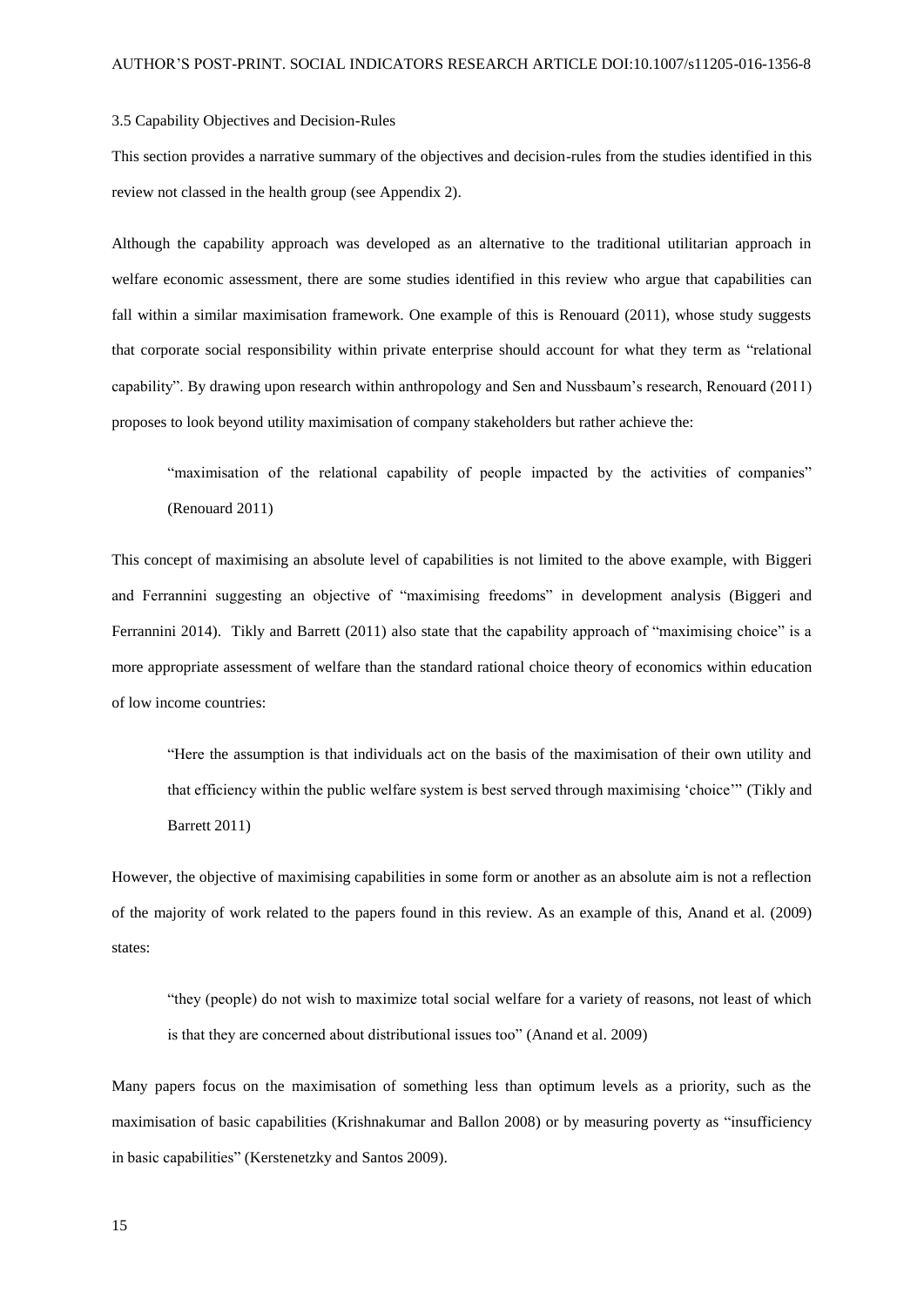Other conceptualisations of the capability approach have developed within more advanced economies. Binder and Broekel (2011) develop their concept of "conversion efficiency" as an alternative to traditional well-being assessment:

"The idea of relative efficiency means we are evaluating individuals' efficiency not with a theoretically derived maximum, but to the maximum of functioning achievement observed in the data given a certain level of resources" [\(Binder and Broekel 2011\)](#page-21-12)

Binder and Broekel demonstrated their measure within Great Britain and showed that conversion efficiency is improved within this sample, by age, self-employment, marriage, the absence of any health problem and living in London and the surrounding boroughs [\(Binder and Broekel 2011\)](#page-21-12).

Murphy and Gardoni (2010) developed a two-stage process for assessing individual capability within a risk analysis, such that:

"for defined groups, the goal should be to maximise variability of non-basic capabilities and minimise variability within sub-vectors of basic capabilities and among defined groups of those with similar boundary conditions" [\(Murphy and Gardoni 2010\)](#page-23-11)

Another alternative to welfare maximisation in a narrow space comes from the field of education. Callander and colleagues (2012) argue that increasing educational opportunities for youths is not an adequate pre-requisite to future labour force participation [\(Callander, Schofield, and Shrestha 2012\)](#page-21-13). Instead they develop a measure drawn from the multidimensional poverty literature [\(Alkire and Foster 2011\)](#page-21-14) to assess health alongside education, which they argue is also likely to have an impact of the probability of labour force participation in the future:

"efforts to increase children's future labour participation rates as a means of improving their living standards should also focus on improving childhood health, as well as education." [\(Callander,](#page-21-13)  [Schofield, and Shrestha 2012\)](#page-21-13)

From this review, there does not appear to be a method for combining a measure of capability with the cost of an intervention, even though studies have developed outcomes as alternatives to measuring benefits monetarily in a cost-benefit analysis [\(Beyazit 2010,](#page-21-15) [Gardoni and Murphy 2010\)](#page-22-12).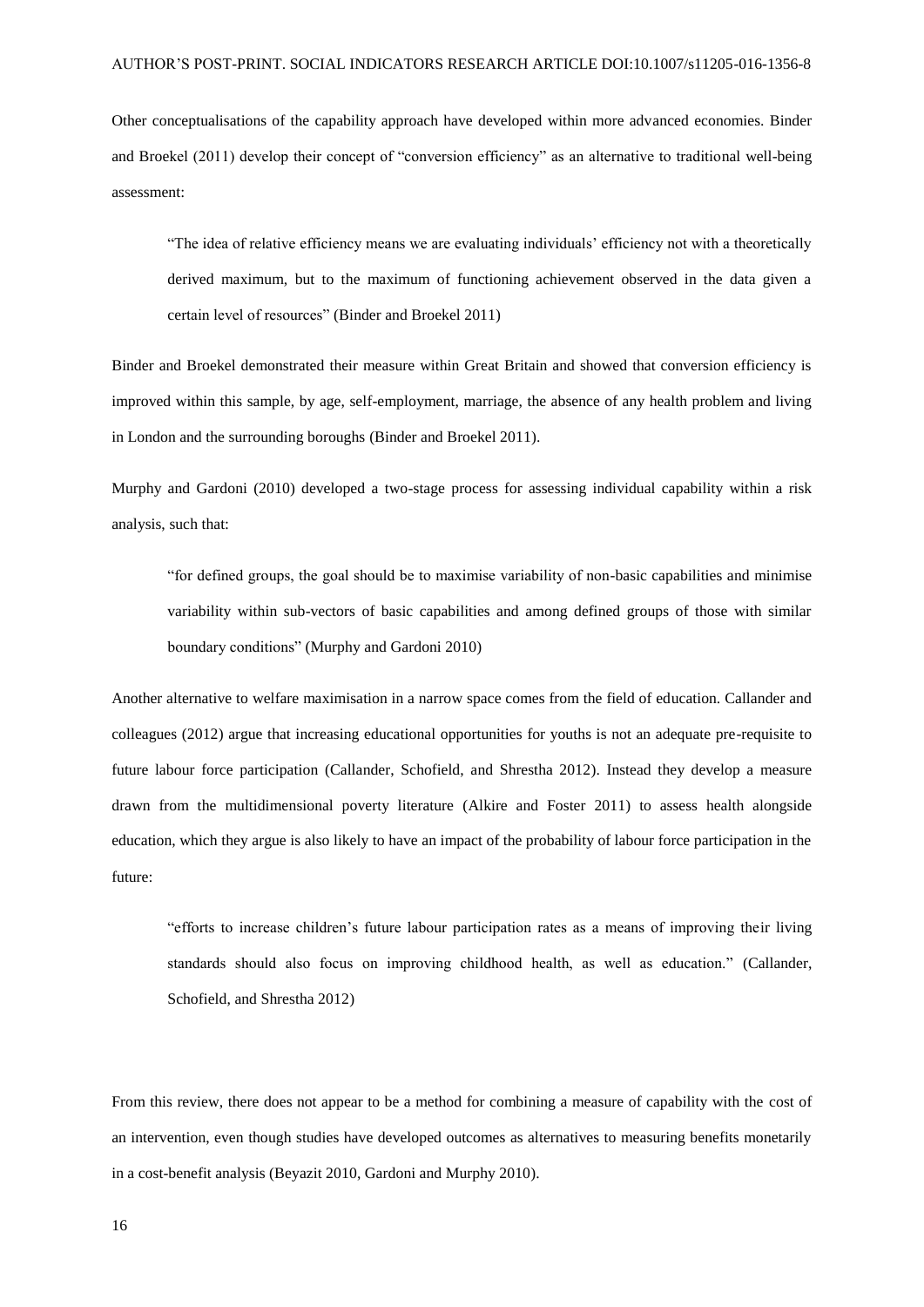# **4 Discussion**

This study provides an up to date review of empirical capability applications, focusing particularly on publications interested in measuring capability in health and aiding decision-making more generally. Through an overview and comparison of research in the health field and a summary narrative analysis of studies across identified thematic groups, the review finds a number of different interpretations as to what capabilities to focus on depending on the intervention under consideration. Although this can be argued to be one of the benefits of the capability approach, drawing from the "toolbox" to suit a given research question [\(Conradie and Robeyns](#page-21-16)  [2013\)](#page-21-16), it also leads to practical difficulty. Mitra and colleagues (2013) summarise this problem neatly:

"Although there is conceptual value to its voluntary incompleteness, Sen's approach makes the capability approach difficult to operationalize" [\(Mitra et al. 2013\)](#page-23-9)

This study provides an overview as to how researchers are attempting to measure capability and inform decision and policy making, particularly in the health field. The health overview provides information on how different research groups are drawing from the same approach to solve similar problems in different ways, albeit with the caveat that different individuals are targeted for analysis by different researchers. The narrative analysis of objectives within capability empirical applications provides an overview as to how researchers across disciplines are using the approach to address policy needs, where we try to determine the level of consistency across a wide variety of subject fields as to what is the primary objective when measuring capability in practice.

The capability approach continues to grow in its application, with this review requiring the classification of three new capability thematic groups compared to a previously conducted review [\(Robeyns 2006\)](#page-24-0). Although this is an encouraging development, it could lead to a lack of coherence in utilising the capability approach even in the same topic area. Health is a prime example. Four different sections were required to describe the analysis using a capability approach in the same, albeit vast, field. Not only is the capability approach being applied in different ways, researchers have different interpretations of what it means to employ a capability perspective. However, the focus in all studies in the health field in moving away from a reliance on health status alone towards capturing individual capability provides a form of agreement in this area. This compares to a previous review of capability empirical applications across disciplines that found researchers using the capability approach most commonly measured functioning attainment (e.g. good health) rather than attempting to capture the capability to attain such functionings (Robeyns 2006). This indicates that studies within the health field are rising to the challenge of the "capability criterion", i.e. measuring the opportunity aspect of the capability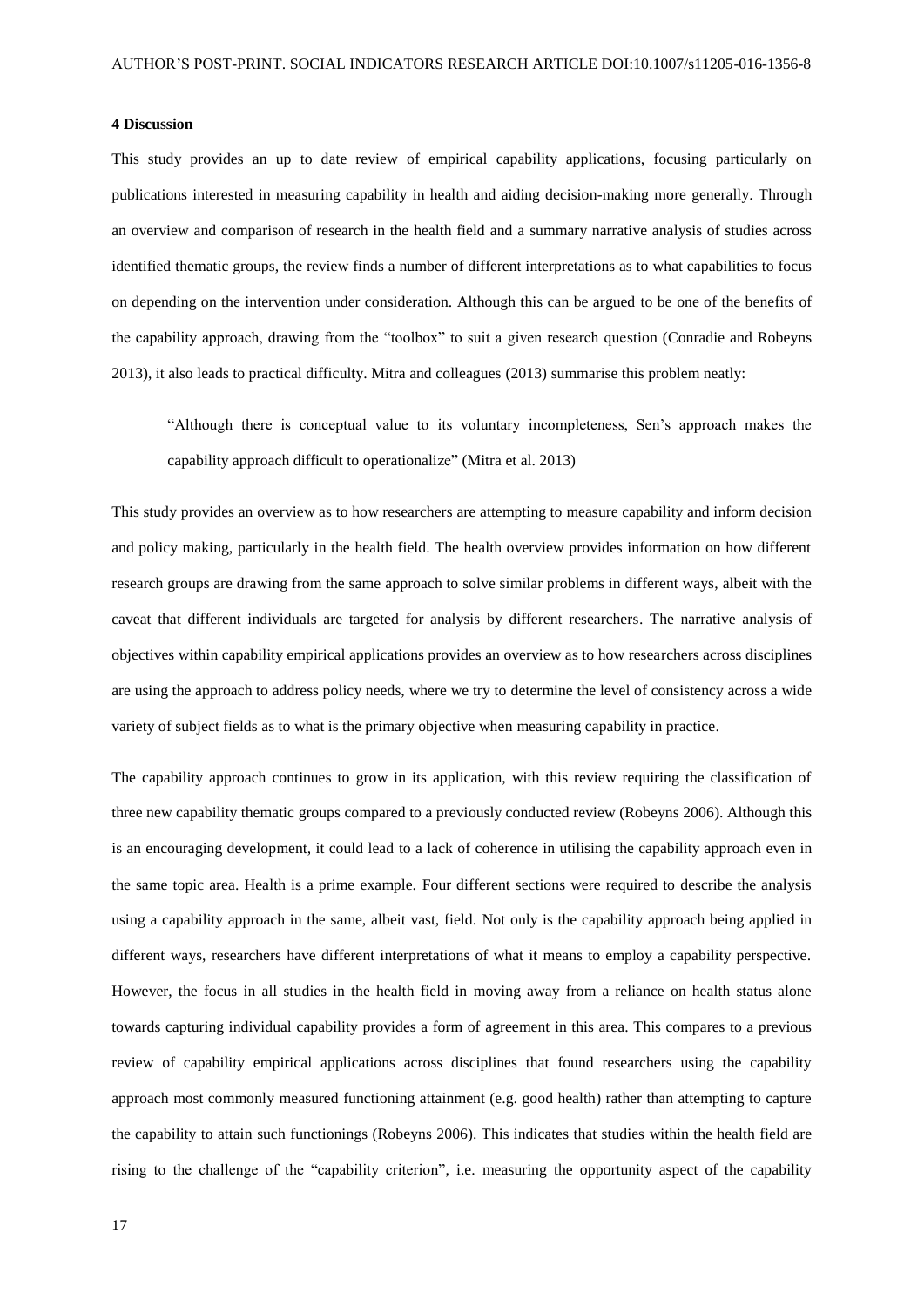approach that makes it a distinct framework from traditional evaluative approaches, such as welfare economics (Gasper 2007).

The primary results show that there is a pluralistic interpretation as to how the capability approach should be applied either in health or elsewhere to aid decision-making. Therefore, decision-makers who are used to a consistent approach may struggle to apply the capability perspective in practice if there is no guiding principle as to what a capability based evaluation should look like and what is its overall objective. However, the majority of the studies reviewed across thematic groups appear to follow a trend related to achieving "basic capabilities" [\(Young 2009\)](#page-25-4) or a "minimum level of capabilities attainment" [\(Murphy and Gardoni 2008\)](#page-23-12). This threshold approach has also been referred to within regions as a "sufficiency economy" [\(Parks 2012\)](#page-24-18) or within adult literacy as a "sufficient" level of learning [\(Maddox and Esposito 2011\)](#page-23-13). Although there may be some crossover with a sufficiency objective and conceptualisations of the capability approach for health, it is not clear that the leading conceptual authors of the capability approach for health (Ruger 2010; Venkatapuram 2011) or more generally (Nussbaum 2011, Sen 2009) would support such an objective as an overarching goal.

Compared to similar reviews conducted on capability applications, this study produces a novel way of searching for capability literature in a comprehensive manner, using an explicit methodology. Previous reviews of capability applications did not document how their studies were collated, meaning other researchers could not replicate their search if they so wished. The pearl searching method employed here is also useful for researchers trying to gather studies related to their work and are only aware of a few key publications. There is precedent for using this methodology when searching the health literature for topics where search terms have a number of meanings and relevant papers are not easily identified from non-relevant papers using traditional systematic search strategies [\(Dolan et al. 2005,](#page-22-13) [Tsuchiya and Dolan 2005,](#page-25-5) [Stafinski, McCabe, and Menon 2010,](#page-24-19) [Stafinski et](#page-25-6)  [al. 2011\)](#page-25-6). A review of empirical applications of the capability approach seems similarly well suited to this method, as using a key word search strategy for a term such as "capability" that has a number of different meanings would return thousands of irrelevant studies. This pearl searching process provides a method as to how related studies can be easily identified. Given the spread of application of the capability approach across thematic groups found in this review (see Fig. 3), the need for a comprehensive approach for reviewing literature is more important, as it is unlikely any researcher will be able to identify all related work in their field without using such a comprehensive literature search strategy approach.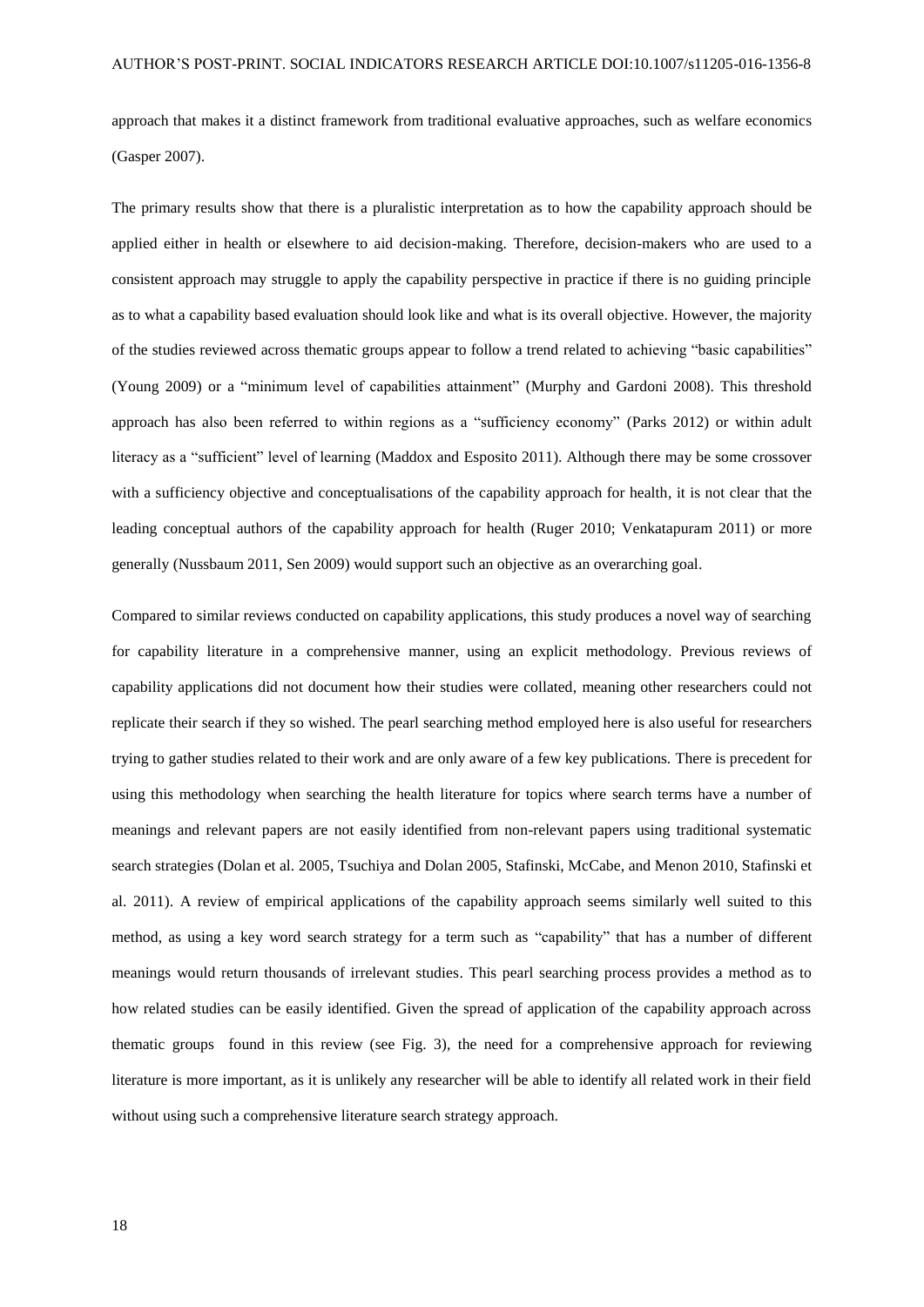There are a number of limitations with this review. The literature search was restricted to published papers in English only. Whilst we are aware that some of work on capabilities often appears in books and other languages, this was a limitation that was necessary, as there was no consistent method for checking whether book chapters or non-English studies were relevant for this review. It is also important to note that this review does not cover the totality of research in the health field or other thematic areas, as it was focused on a particular review question. The studies that met the inclusion criteria for the review tended to be quantitative in nature, given the research focus; it is important therefore not to interpret the findings and selection of studies in this review as being representative of the entirety of research effort concerning the capability approach. Also, as we did not conduct any form of quality check on the papers, ensuring only peer review publications were considered provided some form of quality check.

Although there are positives for the pearl growing search strategy, there are also some negatives. The freedom for the researcher to include any research they wish in their review was not followed here. Additionally, research that fell outside the review search criteria (i.e. year of publication, publication type etc.) is automatically excluded, so relevant studies that are known to the authors of this review that could have been included in this review were not possible [\(Ibrahim and Tiwari 2014,](#page-22-14) [Greco et al. 2015,](#page-22-15) Kinghorn, 2015, [Kinghorn, Robinson, and Smith 2015,](#page-22-16) [Lorgelly et al. 2015,](#page-23-14) Mitchell et al. 2015a, [Mitchell et al. 2015b](#page-23-15), Ruger 2015). A more flexible approach of reviewing literature in a comprehensive search may be more appropriate when reviewing capability literature in future. Moreover, the search strategy allowed measures developed closer to the start of the literature search start date (e.g. ICECAP-O) to accumulate other studies using them in practice, compared to more recently developed measures (e.g. ASCOT, ICECAP-A, OxCAP-MH). In addition, future literature reviews related to this topic should also consider qualitative research in the health field, the kinds of questions asked in relevant studies and how the concept of capability relates to the types of questions asked by different researchers.

Our focus in this review was to provide clarity as to how capabilities were measured in the health field and whether or not there is a clear objective when measuring capability. We have shown a wide variety of applications of empirical studies within health and different objectives across disciplines. For clinicians and policymakers to take the capability approach seriously as a viable alternative to the welfare economics influenced approaches that have now been established in evidence based medicine (for example, the incremental cost effectiveness ratio when using the QALY in health economic evaluations), more clarity about alternative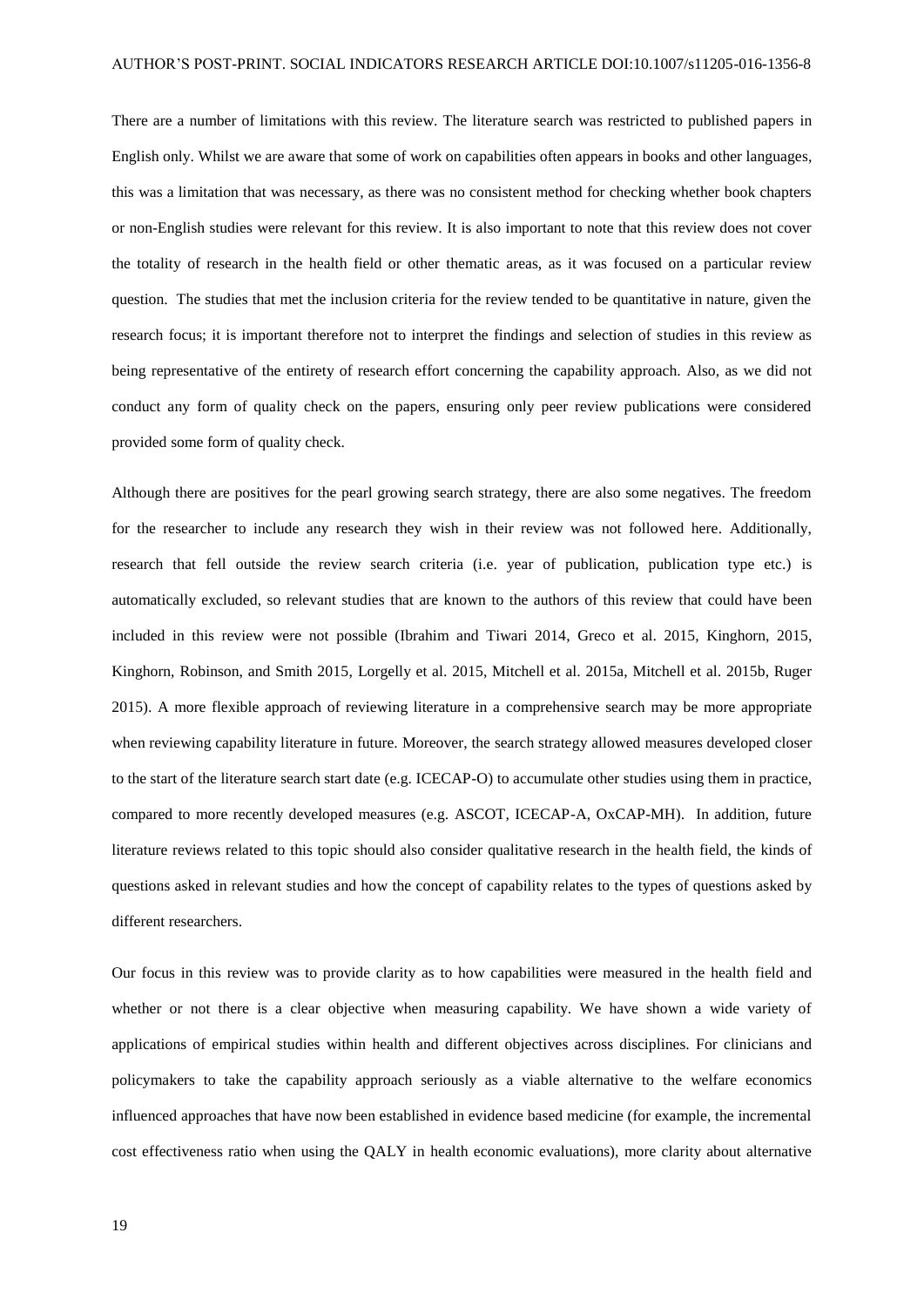objectives is required. Such alternative objectives need to be just as applicable to the health context as to that of poverty assessment if they are to obtain wider usage. Given there is a lack of consistency about how the measurement of capabilities can be used to aid decision-making, the challenge remains as to whether the capability approach can offer a coherent alternative to welfarist or other non-welfarist economic assessments across health and public policy.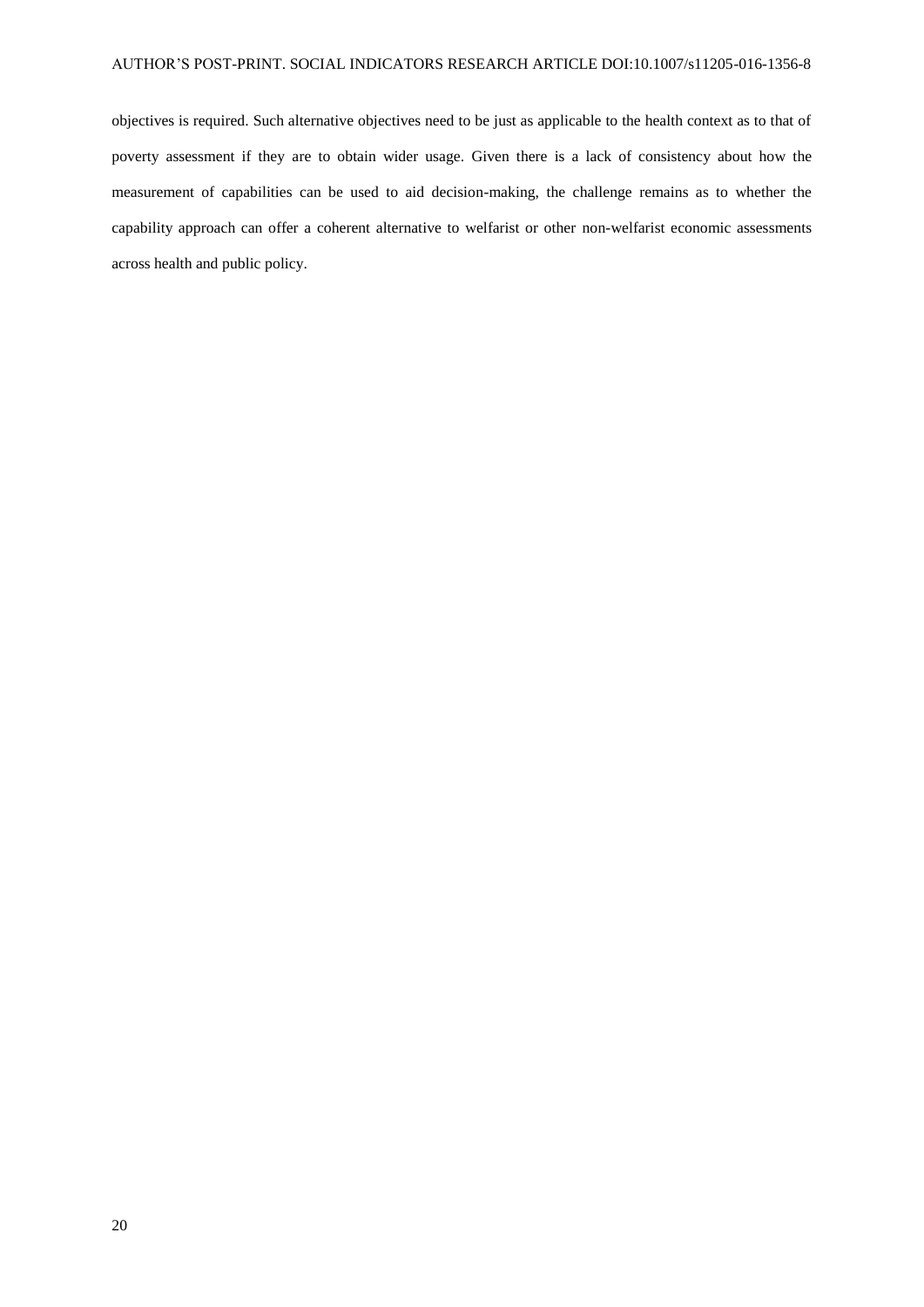# **References**

- <span id="page-21-9"></span>Al-Janabi, Hareth, Terry Flynn, and Joanna Coast. 2012. "Development of a self-report measure of capability wellbeing for adults: the ICECAP-A." *Quality of Life Research* no. 21 (1):167-176. doi: 10.1007/s11136-011-9927-2.
- <span id="page-21-3"></span>Alkire, S. 2002. *Valuing Freedoms: Sen's Capability Approach and Poverty Reduction*: Oxford University Press.
- <span id="page-21-14"></span>Alkire, Sabina, and James Foster. 2011. "Counting and multidimensional poverty measurement." *Journal of Public Economics* no. 95 (7–8):476-487. doi: [http://dx.doi.org/10.1016/j.jpubeco.2010.11.006.](http://dx.doi.org/10.1016/j.jpubeco.2010.11.006)
- <span id="page-21-11"></span>Anand, Paul, Graham Hunter, Ian Carter, Keith Dowding, Francesco Guala, and Martin Van Hees. 2009. "The Development of Capability Indicators." *Journal of Human Development and Capabilities* no. 10 (1):127. doi: 10.1080/14649880802675366.
- <span id="page-21-4"></span>Anand, Paul, and Martin van Hees. 2006. "Capabilities and achievements: An empirical study." *The Journal of Socio-Economics* no. 35 (2):268-284. doi: [http://dx.doi.org/10.1016/j.socec.2005.11.003.](http://dx.doi.org/10.1016/j.socec.2005.11.003)
- <span id="page-21-15"></span>Beyazit, Eda. 2010. "Evaluating Social Justice in Transport: Lessons to be Learned from the Capability Approach." *Transport Reviews* no. 31 (1):117-134. doi: 10.1080/01441647.2010.504900.
- <span id="page-21-10"></span>Biggeri, Mario, and Andrea Ferrannini. 2014. "Opportunity Gap Analysis: Procedures and Methods for Applying the Capability Approach in Development Initiatives." *Journal of Human Development and Capabilities* no. 15 (1):60-78. doi: 10.1080/19452829.2013.837036.
- <span id="page-21-12"></span>Binder, Martin, and Tom Broekel. 2011. "Applying a Non-parametric Efficiency Analysis to Measure Conversion Efficiency in Great Britain." *Journal of Human Development and Capabilities* no. 12 (2):261. doi: 10.1080/19452829.2011.571088.
- <span id="page-21-5"></span>Callander, Emily J, Deborah J Schofield, and Rupendra N Shrestha. 2013a. "Chronic health conditions and poverty: a cross-sectional study using a multidimensional poverty measure." *BMJ Open* no. 3 (11). doi: 10.1136/bmjopen-2013-003397.
- <span id="page-21-6"></span>Callander, Emily J., Deborah J. Schofield, and Rupendra N. Shrestha. 2013b. "Freedom poverty: A new tool to identify the multiple disadvantages affecting those with CVD." *International Journal of Cardiology* no. 166 (2):321-326. doi: [http://dx.doi.org/10.1016/j.ijcard.2011.10.088.](http://dx.doi.org/10.1016/j.ijcard.2011.10.088)
- <span id="page-21-13"></span>Callander, EmilyJ, DeborahJ Schofield, and RupendraN Shrestha. 2012. "Capacity for Freedom—A New Way of Measuring Poverty Amongst Australian Children." *Child Indicators Research* no. 5 (1):179. doi: 10.1007/s12187-011-9122-6.
- <span id="page-21-2"></span>Chiappero-Martinetti, E. 2000. "A multidimensional assessment of well-being based on Sen's functioning approach." *Rivista Internazionale di Scienze Sociali* no. 108:207-239.
- <span id="page-21-0"></span>Chiappero-Martinetti, E, and J M Roche. 2009. "Operationalization of the capability approach, from theory to practice: a review of techniques and empirical applications." In *Debating Global Society: Reach and Limits of the Capability Approach*, edited by E Chiappero-Martinetti. Milan: Fondazione Giangiacomo Feltinelli.
- <span id="page-21-7"></span>Coast, Joanna, Terry N. Flynn, Lucy Natarajan, Kerry Sproston, Jane Lewis, Jordan J. Louviere, and Tim J. Peters. 2008. "Valuing the ICECAP capability index for older people." *Social Science & Medicine* no. 67 (5):874-882. doi[: http://dx.doi.org/10.1016/j.socscimed.2008.05.015.](http://dx.doi.org/10.1016/j.socscimed.2008.05.015)
- <span id="page-21-1"></span>Coast, Joanna, Philip Kinghorn, and Paul Mitchell. 2015. "The Development of Capability Measures in Health Economics: Opportunities, Challenges and Progress." *The Patient - Patient-Centered Outcomes Research* no. 8 (2):119-126. doi: 10.1007/s40271-014-0080-1.
- <span id="page-21-16"></span>Conradie, Ina, and Ingrid Robeyns. 2013. "Aspirations and Human Development Interventions." *Journal of Human Development and Capabilities* no. 14 (4):559-580. doi: 10.1080/19452829.2013.827637.
- <span id="page-21-8"></span>Couzner, Leah, J. Ratcliffe, L. Lester, T. Flynn, and M. Crotty. 2013. "Measuring and valuing quality of life for public health research: application of the ICECAP-O capability index in the Australian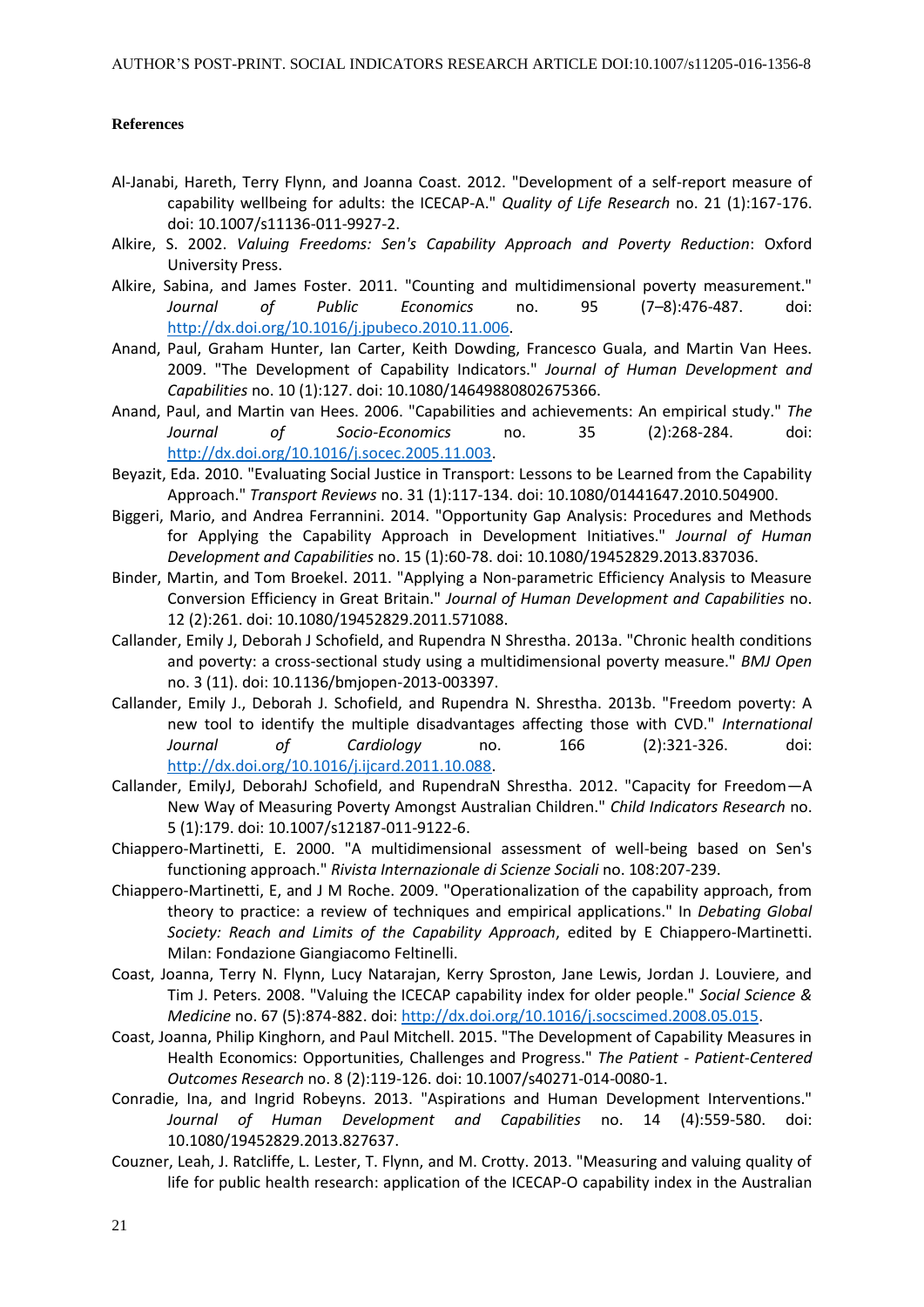general population." *International Journal of Public Health* no. 58 (3):367-376. doi: 10.1007/s00038-012-0407-4.

- <span id="page-22-5"></span>CRD. 2009. Systematic Reviews: CRD's guidance for undertaking reviews in health care. University of York: Centre for Reviews and Dissemination.
- <span id="page-22-9"></span>Davis, Jennifer, Teresa Liu-Ambrose, ChrisG Richardson, and Stirling Bryan. 2013. "A comparison of the ICECAP-O with EQ-5D in a falls prevention clinical setting: are they complements or substitutes?" *Quality of Life Research* no. 22 (5):969-977. doi: 10.1007/s11136-012-0225-4.
- <span id="page-22-13"></span>Dolan, Paul, Rebecca Shaw, Aki Tsuchiya, and Alan Williams. 2005. "QALY maximisation and people's preferences: a methodological review of the literature." *Health Economics* no. 14 (2):197- 208. doi: 10.1002/hec.924.
- <span id="page-22-0"></span>Entwistle, Vikki A., and Ian S. Watt. 2013. "Treating Patients as Persons: A Capabilities Approach to Support Delivery of Person-Centered Care." *The American Journal of Bioethics* no. 13 (8):29- 39. doi: 10.1080/15265161.2013.802060.
- <span id="page-22-6"></span>Ferrer, Robert L., and Alejandra Varela Carrasco. 2010. "Capability and Clinical Success." *The Annals of Family Medicine* no. 8 (5):454-460. doi: 10.1370/afm.1163.
- <span id="page-22-7"></span>Ferrer, Robert L., Inez Cruz, Sandra Burge, Bryan Bayles, and Martha I. Castilla. 2014. "Measuring Capability for Healthy Diet and Physical Activity." *The Annals of Family Medicine* no. 12 (1):46-56. doi: 10.1370/afm.1580.
- <span id="page-22-3"></span>Fukuda-Parr, Sakiko. 2003. "The Human Development paradigm: Operationalizing Sen's ideas on capabilities." *Feminist Economics* no. 9 (2-3):301-317. doi: 10.1080/1354570022000077980.
- <span id="page-22-12"></span>Gardoni, Paolo, and Colleen Murphy. 2010. "Gauging the societal impacts of natural disasters using a capability approach." *Disasters* no. 34 (3):619-636. doi: 10.1111/j.1467-7717.2010.01160.x.
- <span id="page-22-1"></span>Gasper, Des. 2007. "What is the capability approach?: Its core, rationale, partners and dangers." *The Journal of Socio-Economics* no. 36 (3):335-359. doi: [http://dx.doi.org/10.1016/j.socec.2006.12.001.](http://dx.doi.org/10.1016/j.socec.2006.12.001)
- <span id="page-22-15"></span>Greco, Giulia, Jolene Skordis-Worrall, Bryan Mkandawire, and Anne Mills. 2015. "What is a good life? Selecting capabilities to assess women's quality of life in rural Malawi." *Social Science & Medicine* no. 130 (0):69-78. doi: [http://dx.doi.org/10.1016/j.socscimed.2015.01.042.](http://dx.doi.org/10.1016/j.socscimed.2015.01.042)
- <span id="page-22-8"></span>Grewal, Ini, Jane Lewis, Terry Flynn, Jackie Brown, John Bond, and Joanna Coast. 2006. "Developing attributes for a generic quality of life measure for older people: Preferences or capabilities?" *Social Science & Medicine* no. 62 (8):1891-1901. doi: [http://dx.doi.org/10.1016/j.socscimed.2005.08.023.](http://dx.doi.org/10.1016/j.socscimed.2005.08.023)
- <span id="page-22-2"></span>Hartley, R J, E M Keen, J A Large, and L A Tedd. 1990. "Search Strategies." In *Online Searching: Principles and Practice*, 153-173. London: Bowker-Saur.
- <span id="page-22-14"></span>Ibrahim, Solava, and Meera Tiwari. 2014. *The Capability Approach: From Theory to Practice*. Basingstoke, UK: Palgrave Macmillan.
- <span id="page-22-11"></span>Kerstenetzky, Celia Lessa, and Larissa Santos. 2009. "Poverty as Deprivation of Freedom: The Case of Vidigal Shantytown in Rio de Janeiro." *Journal of Human Development and Capabilities* no. 10 (2):189. doi: 10.1080/19452820902940893.
- Kinghorn, Philip. 2015. "Exploring Different Interpretations of the Capability Approach in Health Care Context: Where Next?" *Journal of Human Development and Capabilities* no. 16 (4):600-616. doi: 10.1080/19452829.2015.1110567.
- <span id="page-22-16"></span>Kinghorn, Philip, Angela Robinson, and RichardD Smith. 2015. "Developing a Capability-Based Questionnaire for Assessing Well-Being in Patients with Chronic Pain." *Social Indicators Research* no. 120 (3):897-916. doi: 10.1007/s11205-014-0625-7.
- <span id="page-22-10"></span>Krishnakumar, Jaya, and Paola Ballon. 2008. "Estimating Basic Capabilities: A Structural Equation Model Applied to Bolivia." *World Development* no. 36 (6):992-1010. doi: [http://dx.doi.org/10.1016/j.worlddev.2007.10.006.](http://dx.doi.org/10.1016/j.worlddev.2007.10.006)
- <span id="page-22-4"></span>Kuklys, Wiebke. 2005. *Amartya Sen's Capability Approach: Theoretical Insights and Empirical Applications*. Berlin Heidelberg: Springer-Verlag.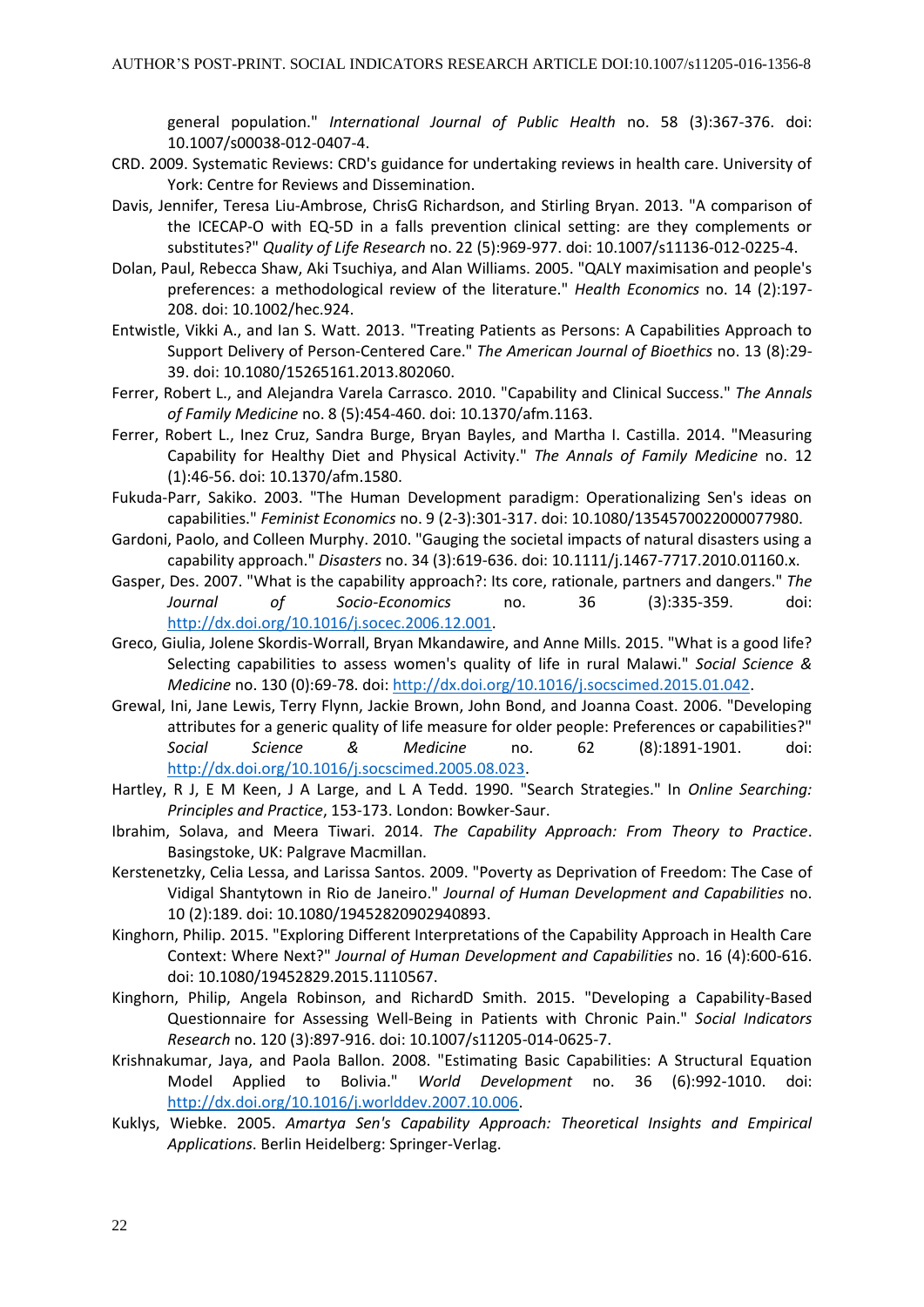- <span id="page-23-0"></span>Kuklys, Wiebke, and Ingrid Robeyns. 2005. "Sen's Capability Approach to Welfare Economics." In *Amartya Sen's Capability Approach*, 9-30. Berlin: Springer-Verlag.
- <span id="page-23-1"></span>Law, Iain, and Heather Widdows. 2008. "Conceptualising Health: Insights from the Capability Approach." *Health Care Analysis* no. 16 (4):303-314. doi: 10.1007/s10728-007-0070-8.
- <span id="page-23-5"></span>Lewis, Ferdinand. 2012a. "Auditing Capability and Active Living in the Built Environment." *Journal of Human Development and Capabilities* no. 13 (2):295-315. doi: 10.1080/19452829.2011.645028.
- <span id="page-23-6"></span>Lewis, Ferdinand. 2012b. "Toward a general model of built environment audits." *Planning Theory* no. 11 (1):44-65. doi: 10.1177/1473095211408056.
- <span id="page-23-4"></span>Lewis, Jane, and Susanna Giullari. 2005. "The adult worker model family, gender equality and care: the search for new policy principles and the possibilities and problems of a capabilities approach." *Economy and Society* no. 34 (1):76-104. doi: 10.1080/0308514042000329342.
- <span id="page-23-3"></span>Lorgelly, Paula. 2015. "Choice of Outcome Measure in an Economic Evaluation: A Potential Role for the Capability Approach." *PharmacoEconomics* no. 33 (8):849-855. doi: 10.1007/s40273-015- 0275-x.
- <span id="page-23-2"></span>Lorgelly, Paula , Kenny D Lawson, Elisabeth A L Fenwick, and Andrew H Briggs. 2010. "Outcome Measurement in Economic Evaluations of Public Health Interventions: a Role for the Capability Approach?" *International Journal of Environmental Research and Public Health* no. 7:2274-2289.
- <span id="page-23-14"></span>Lorgelly, Paula K., Karen Lorimer, ElisabethAL Fenwick, Andrew H. Briggs, and Paul Anand. 2015. "Operationalising the Capability Approach as an Outcome Measure in Public Health: the development of the OCAP-18." *Social Science & Medicine* no. 142:68-81. doi: [http://dx.doi.org/10.1016/j.socscimed.2015.08.002.](http://dx.doi.org/10.1016/j.socscimed.2015.08.002)
- <span id="page-23-7"></span>Mabsout, Ramzi. 2011. "Capability and Health Functioning in Ethiopian Households." *Social Indicators Research* no. 101 (3):359-389. doi: 10.1007/s11205-010-9661-0.
- <span id="page-23-13"></span>Maddox, Bryan, and Lucio Esposito. 2011. "Sufficiency Re-examined: A Capabilities Perspective on the Assessment of Functional Adult Literacy." *The Journal of Development Studies* no. 47 (9):1315-1331. doi: 10.1080/00220388.2010.509788.
- <span id="page-23-8"></span>McAllister, Marion, Graham Dunn, Katherine Payne, Linda Davies, and Chris Todd. 2012. "Patient empowerment: The need to consider it as a measurable patient-reported outcome for chronic conditions." *BMC Health Services Research* no. 12 (1):157.
- Mitchell, Paul M., Hareth Al-Janabi, Jeff Richardson, Angelo Iezzi, and Joanna Coast. 2015a. "The Relative Impacts of Disease on Health Status and Capability Wellbeing: A Multi-Country Study." PloS one no. 10 (12): e0143590. doi: 10.1371/journal.pone.0143590.
- <span id="page-23-15"></span>Mitchell, Paul M., Tracy Roberts, Pelham M. Barton, and Joanna Coast. 2015b. "Assessing sufficient capability: a new approach to economic evaluation." *Social Science & Medicine* no. 139:71- 79. doi: 10.1016/j.socscimed.2015.06.037.
- <span id="page-23-10"></span>Mitchell, Paul M., Tracy E. Roberts, Pelham M. Barton, Beth S. Pollard, and Joanna Coast. 2013. "Predicting the ICECAP-O Capability Index from the WOMAC Osteoarthritis Index: Is Mapping onto Capability from Condition-Specific Health Status Questionnaires Feasible?" *Medical Decision Making* no. 33 (4):547-557. doi: 10.1177/0272989x12475092.
- <span id="page-23-9"></span>Mitra, Sophie, Kris Jones, Brandon Vick, David Brown, Eileen McGinn, and MaryJane Alexander. 2013. "Implementing a Multidimensional Poverty Measure Using Mixed Methods and a Participatory Framework." *Social Indicators Research* no. 110 (3):1061-1081. doi: 10.1007/s11205-011-9972-9.
- <span id="page-23-12"></span>Murphy, Colleen, and Paolo Gardoni. 2008. "The Acceptability and the Tolerability of Societal Risks: A Capabilities-based Approach." *Science and Engineering Ethics* no. 14 (1):77-92. doi: 10.1007/s11948-007-9031-8.
- <span id="page-23-11"></span>Murphy, Colleen, and Paolo Gardoni. 2010. "Assessing capability instead of achieved functionings in risk analysis." *Journal of Risk Research* no. 13 (2):145. doi: 10.1080/13669870903126259.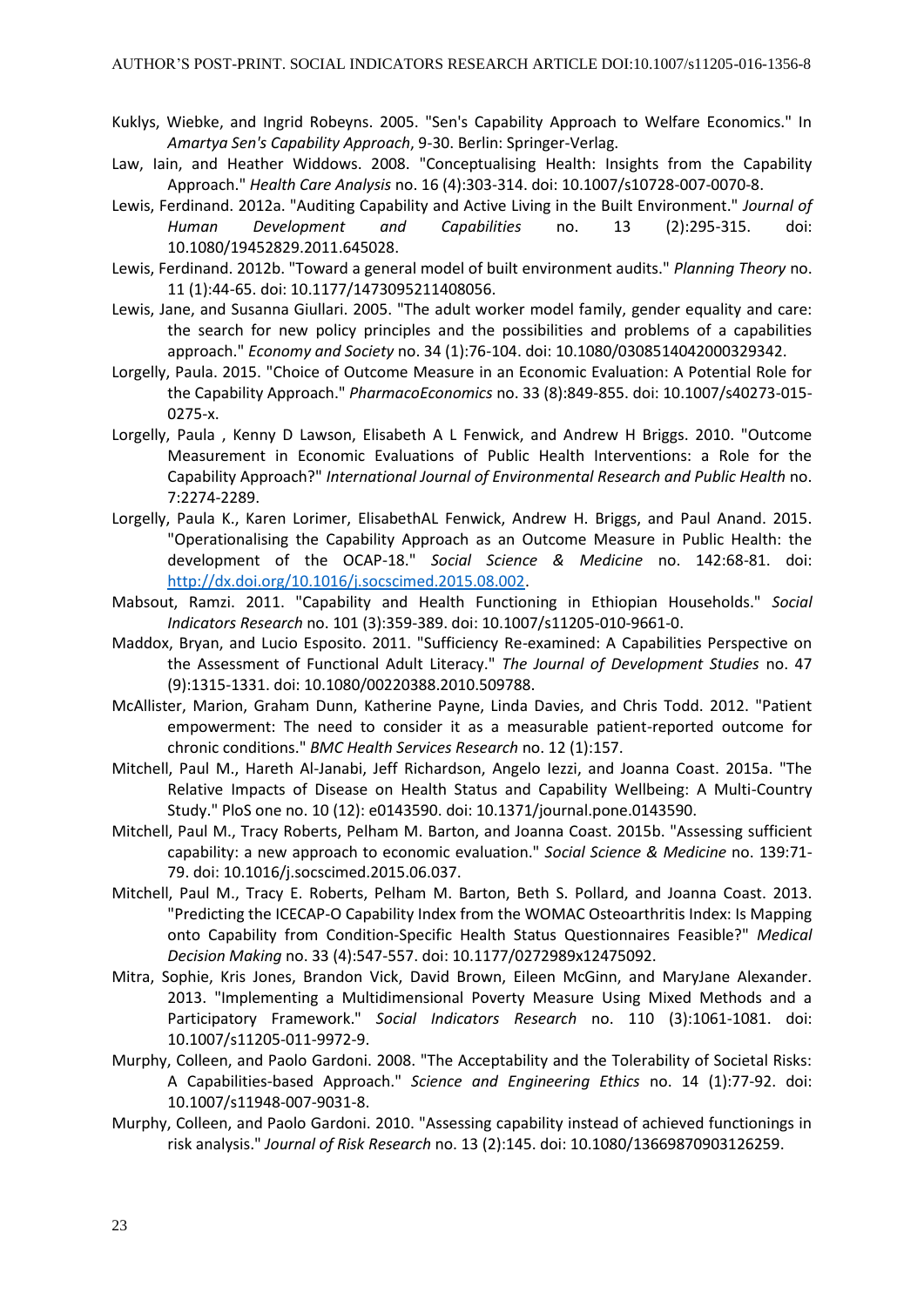- <span id="page-24-15"></span>Netten, Ann, Peter Burge, Juliette Malley, Dimitris Potoglou, Ann-Marie Towers, John Brazier, Terry Flynn, and Julien Forder. 2012. "Outcomes of social care for adults: developing a preferenceweighted measure." *Health Technology Assessment* no. 16 (16):1-166.
- <span id="page-24-13"></span>Nikiema, Beatrice, Slim Haddad, and Louise Potvin. 2012. "Measuring women's perceived ability to overcome barriers to healthcare seeking in Burkina Faso." *BMC Public Health* no. 12 (1):147.
- <span id="page-24-11"></span>Nussbaum, Martha. 2000. *Women and human development: The capabilities approach*. Cambridge: Cambridge University Press.
- <span id="page-24-12"></span>Nussbaum, Martha. 2011. *Creating Capabilities: The Human Development Approach*. Cambridge, MA: Belknap.
- <span id="page-24-18"></span>Parks, Sarah. 2012. "Divergent pathways of development: a comparative case study of human wellbeing in two Thai provinces." *Environment and Planning C: Government and Policy* no. 30:891-909.
- <span id="page-24-14"></span>Ratcliffe, Julie, Laurence H. Lester, Leah Couzner, and Maria Crotty. 2013. "An assessment of the relationship between informal caring and quality of life in older community-dwelling adults – more positives than negatives?" *Health & Social Care in the Community* no. 21 (1):35-46. doi: 10.1111/j.1365-2524.2012.01085.x.
- <span id="page-24-17"></span>Renouard, Cecile. 2011. "Corporate Social Responsibility, Utilitarianism, and the Capabilities Approach." *Journal of Business Ethics* no. 98 (1):85. doi: 10.1007/s10551-010-0536-8.
- <span id="page-24-5"></span>Roberts, Tracy, Jane Henderson, Miranda Mugford, Leanne Bricker, James Neilson, and Jo Garcia. 2002. "Antenatal ultrasound screening for fetal abnormalities: a systematic review of studies of cost and cost effectiveness." *BJOG: An International Journal of Obstetrics & Gynaecology* no. 109 (1):44-56. doi: 10.1111/j.1471-0528.2002.00223.x.
- <span id="page-24-3"></span>Robeyns, Ingrid. 2003. "Sen's Capability Approach and gender inequality: selecting relevant capabilities." *Feminist Economics* no. 9 (2-3):61-92. doi: 10.1080/1354570022000078024.
- <span id="page-24-0"></span>Robeyns, Ingrid. 2006. "The Capability Approach in Practice\*." *Journal of Political Philosophy* no. 14 (3):351-376. doi: 10.1111/j.1467-9760.2006.00263.x.
- <span id="page-24-1"></span>Ruger, Jennifer Prah. 2010. *Health And Social Justice*. Oxford, UK: Oxford University Press.
- Ruger, Jennifer Prah 2015. "Health Economics and Ethics and the Health Capability Paradigm" *Journal of Human Development and Capabilities* no. 16 (4):581-599.
- <span id="page-24-4"></span>Ruggeri Laderchi, Caterina, Ruhi Saith, and Frances Stewart. 2003. "Does it Matter that we do not Agree on the Definition of Poverty? A Comparison of Four Approaches." *Oxford Development Studies* no. 31 (3):243-274. doi: 10.1080/1360081032000111698.
- <span id="page-24-2"></span>Schlosser, Ralf W., Oliver Wendt, Suresh Bhavnani, and Barbara Nail‐Chiwetalu. 2006. "Use of information-seeking strategies for developing systematic reviews and engaging in evidencebased practice: the application of traditional and comprehensive Pearl Growing. A review." *International Journal of Language & Communication Disorders* no. 41 (5):567-582. doi: doi:10.1080/13682820600742190.
- <span id="page-24-6"></span>Sen, Amartya. 1985. *Commodities and Capabilities*. Amsterdam: North-Holland.
- <span id="page-24-7"></span>Sen, Amartya. 1992. *Inequality Reexamined*. Great Clarendon Street, Oxford: Oxford University Press.
- <span id="page-24-8"></span>Sen, Amartya. 1993. "Capability and Well-Being." In *The Quality of Life*, edited by Martha C. Nussbaum and Amartya Sen, 30-53. Great Clarendon Street, Oxford: Oxford University Press.
- <span id="page-24-9"></span>Sen, Amartya. 2000. *Development as Freedom*. New Delhi, India: Oxford University Press.
- <span id="page-24-10"></span>Sen, Amartya. 2009. *The Idea of Justice*. London: Allen Lane.
- <span id="page-24-16"></span>Simon, Judit, Paul Anand, Alastair Gray, Jorun Rugkåsa, Ksenija Yeeles, and Tom Burns. 2013. "Operationalising the capability approach for outcome measurement in mental health research." *Social Science & Medicine* no. 98 (0):187-196. doi: [http://dx.doi.org/10.1016/j.socscimed.2013.09.019.](http://dx.doi.org/10.1016/j.socscimed.2013.09.019)
- <span id="page-24-19"></span>Stafinski, Tania, ChristopherJ McCabe, and Devidas Menon. 2010. "Funding the Unfundable." *PharmacoEconomics* no. 28 (2):113-142. doi: 10.2165/11530820-000000000-00000.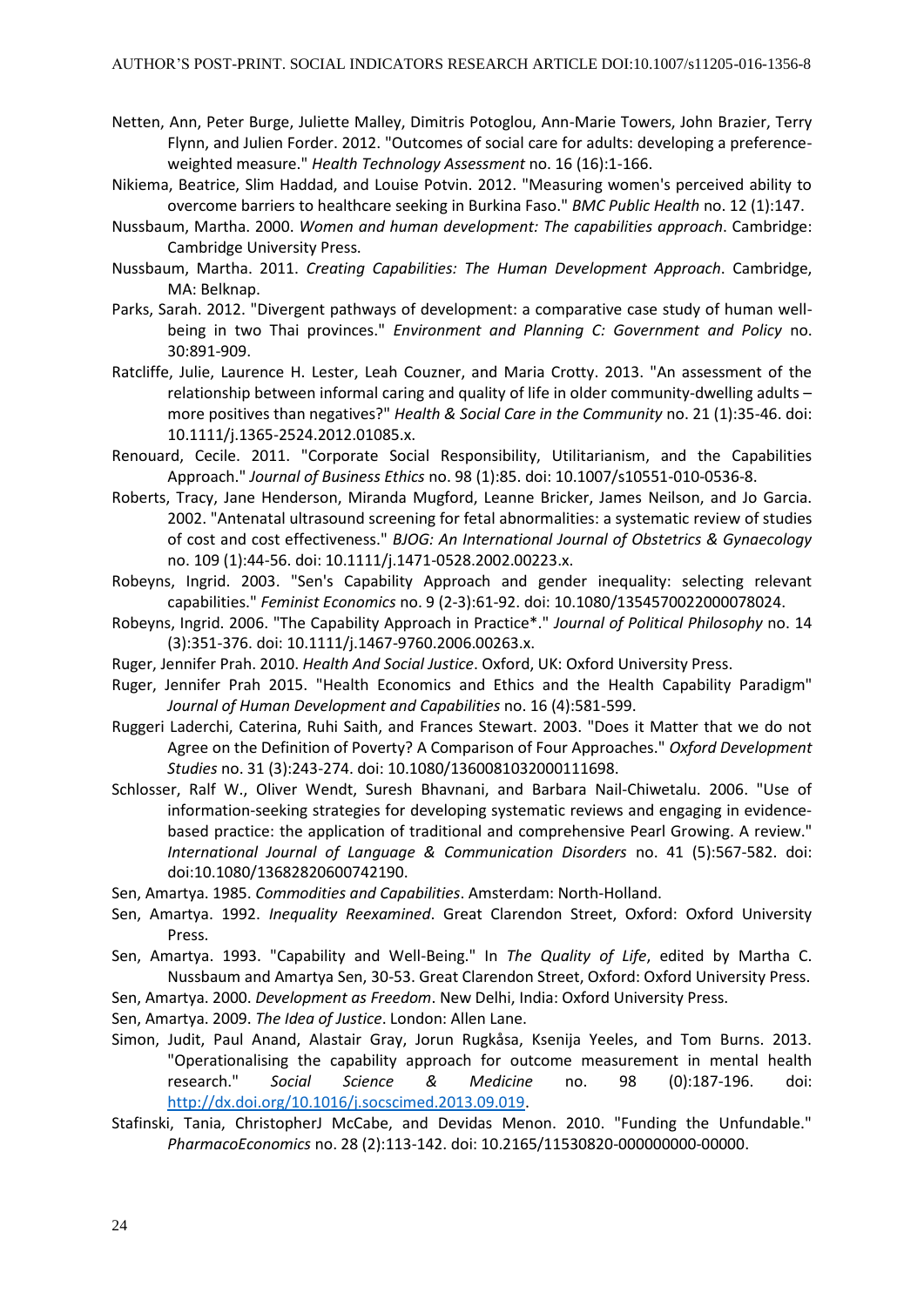- <span id="page-25-6"></span>Stafinski, Tania, Devidas Menon, DonaldJ Philippon, and Christopher McCabe. 2011. "Health Technology Funding Decision-Making Processes Around the World." *PharmacoEconomics* no. 29 (6):475-495. doi: 10.2165/11586420-000000000-00000.
- <span id="page-25-3"></span>Tikly, Leon, and Angeline M. Barrett. 2011. "Social justice, capabilities and the quality of education in low income countries." *International Journal of Educational Development* no. 31 (1):8. doi: [http://dx.doi.org/10.1016/j.ijedudev.2010.06.001.](http://dx.doi.org/10.1016/j.ijedudev.2010.06.001)
- <span id="page-25-5"></span>Tsuchiya, Aki, and Paul Dolan. 2005. "The QALY Model and Individual Preferences for Health States and Health Profiles over Time: A Systematic Review of the Literature." *Medical Decision Making* no. 25 (4):460-467. doi: 10.1177/0272989x05276854.

<span id="page-25-0"></span>Venkatapuram, Sridhar. 2011. *Health Justice*. Cambridge, UK: Polity Press.

- <span id="page-25-1"></span>Venkatapuram, Sridhar. 2013. "Health, vital goals, and central human capabilities." *Bioethics* no. 27 (5):271-9.
- <span id="page-25-4"></span>Young, Marion. 2009. "Basic Capabilities, Basic Learning Outcomes and Thresholds of Learning." *Journal of Human Development and Capabilities* no. 10 (2):259-277. doi: 10.1080/19452820902941206.
- <span id="page-25-2"></span>Zaidi, Asghar, and Tania Burchardt. 2005. "Comparing income when needs differ: Equivilization for the extra costs of disability in the U.K." *Review of Income and Wealth* no. 51 (1):89-114. doi: 10.1111/j.1475-4991.2005.00146.x.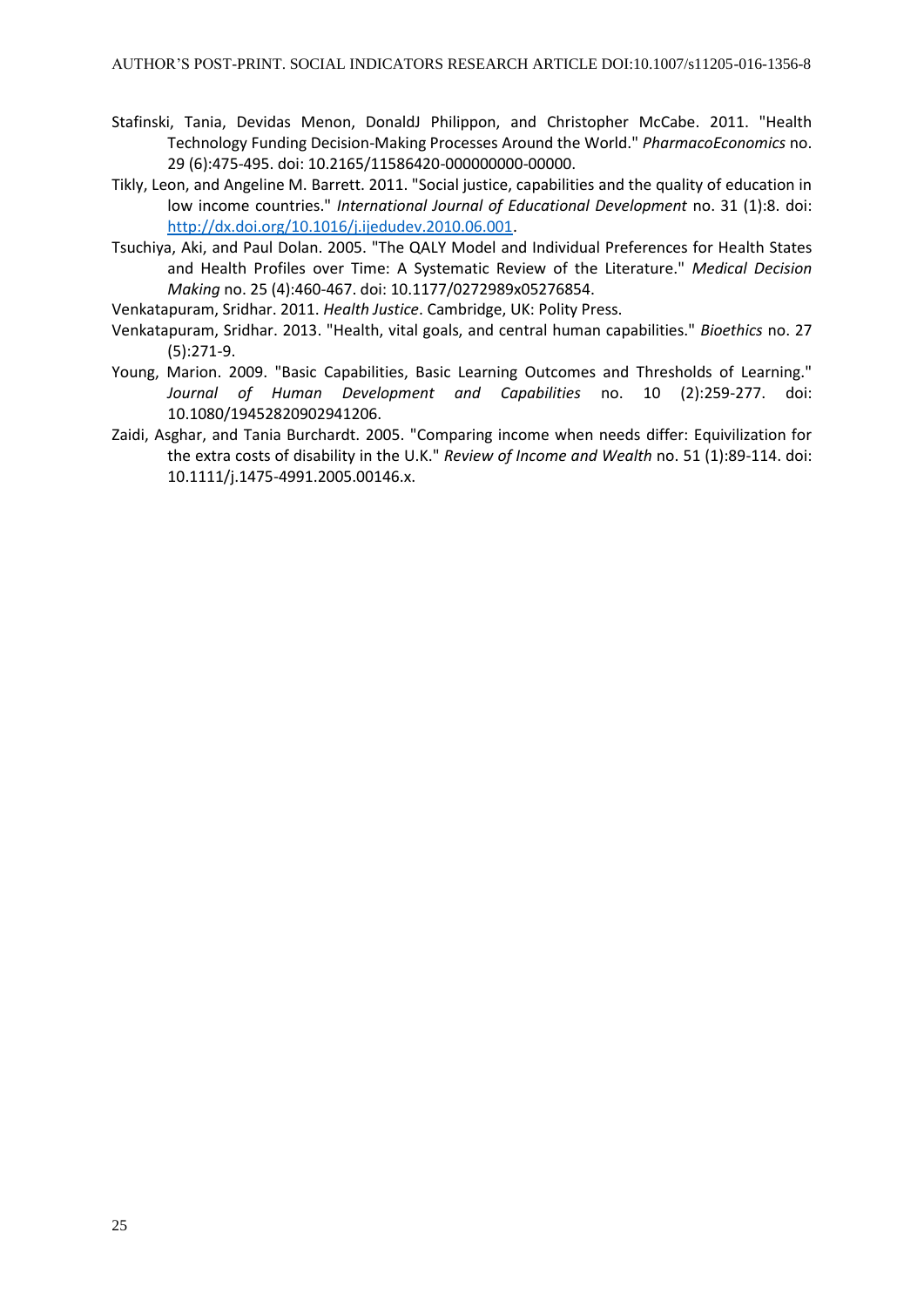

**Fig. 1** Illustration of the Comprehensive Pearl Growing Method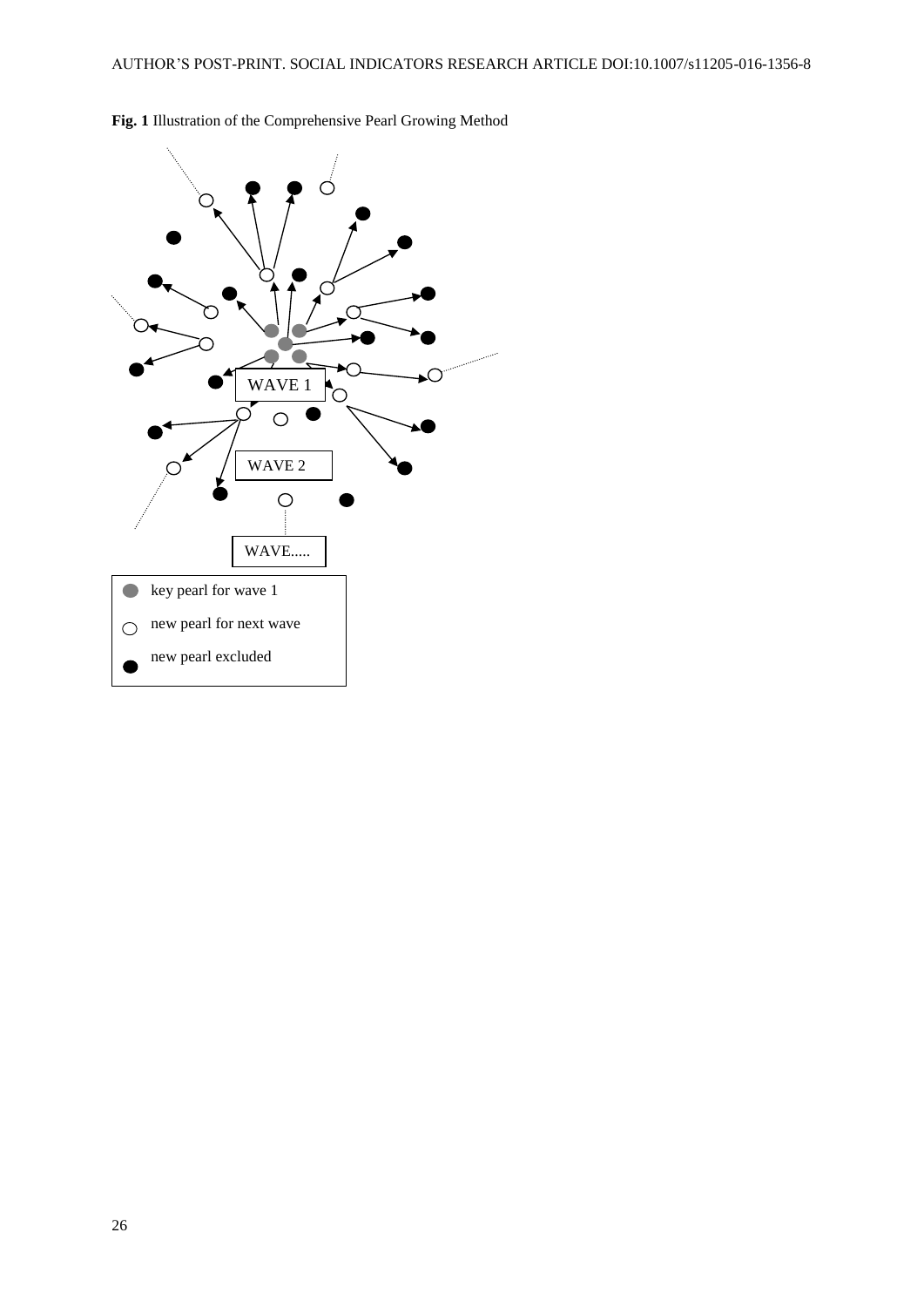# AUTHOR'S POST-PRINT. SOCIAL INDICATORS RESEARCH ARTICLE DOI:10.1007/s11205-016-1356-8

**Fig. 2** Summary Statistics of Initial Comprehensive Pearl Growing Review Results